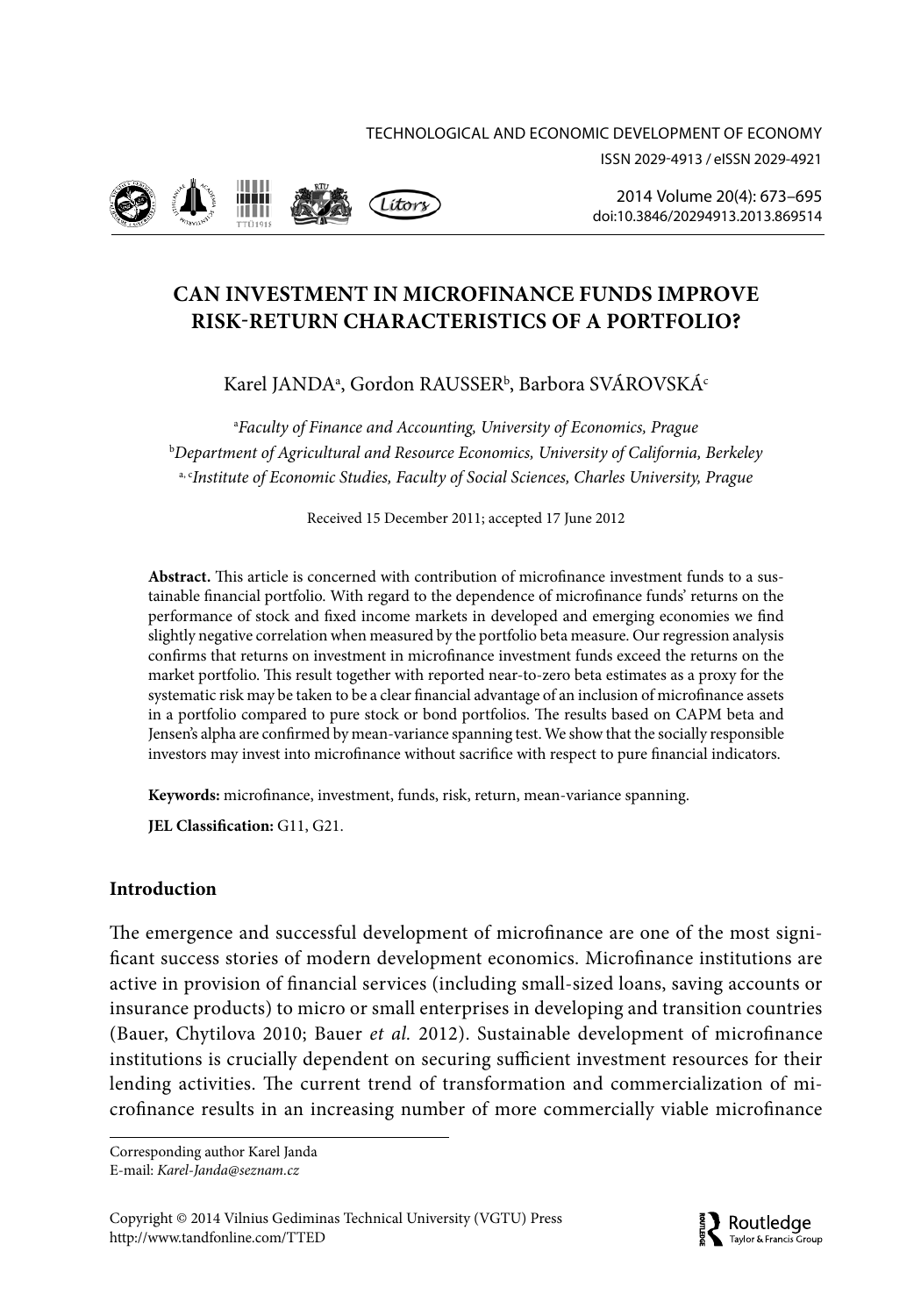institutions that are likely to attract foreign investors. According to Forster and Reille (2008), approximately half of all investment in microfinance from developed countries is channelled through specialized financial intermediaries that are collectively referred to as microfinance investment vehicles (MIVs). MIV, which are foremost based in Western Europe or in the United States, serve as an intermediary between microfinance institutions and the final investor. They provide debt funding to microfinance institutions or directly acquire equity stakes in these lending institutions. While many investors choose to invest into MIV because of their socially responsible character, these investors also have to take into account the financial returns of their investment into MIV. The aim of this article is to analyse the attractiveness of such microfinance investment vehicles for institutional or individual investors from developed countries in terms of funds' return qualities as well as their risk diversification potential.

This paper concentrates on testing two hypotheses connected to risk and return characteristics of specialized microfinance investment vehicles (MIV) that directly or indirectly invest in microfinance institutions worldwide. Understanding what the risks of investing in microfinance are, what would an inclusion of microfinance assets in a broader portfolio result in and how important returns on such investment (in addition to their social impact) are, may help a growing number of investment funds with the dual goal of bringing returns to investors and achieving social development to attract more funds. Due to increased funding in the form of debt or equity microfinance institutions could expand and improve their services. We will analyse the behaviour of historical returns of microfinance investment funds specified in subsequent sections with respect to the movement of returns obtained from traditional investment strategies such as equity investment and investment in fixed income instruments. First, we will ask to what extent microfinance investment funds that are subject to this study are dependent on developed global markets as well as emerging markets. We define out first hypothesis as:

– **Hypothesis 1:** Returns on investment in microfinance investment funds are not positively correlated (in terms of portfolio beta) with returns on a market portfolio.

In the case the first hypothesis is confirmed, we may argue that an addition of microfinance assets to a wider portfolio of assets (that is already well-diversified against a specific risk) could represent an attractive opportunity for an investor seeking portfolio diversification by decreasing the systematic risk of the overall portfolio.

Since the risk management is only one part of investor's field of interest, we will direct the second hypothesis at microfinance funds' performance compared to market alternatives. Therefore, we will examine whether funds in question were over the study period able to generate average returns that would surpass or reach at least the same levels as returns on investment in market portfolio. We define our second hypothesis as:

– **Hypothesis 2:** Returns on investment in microfinance investment funds exceed the expected returns on a market portfolio predicted by the capital asset pricing model.

To assess the prospects of investment in microfinance investment funds (both in terms of their risk profile and returns it generates) we will proxy the market portfolio by both developed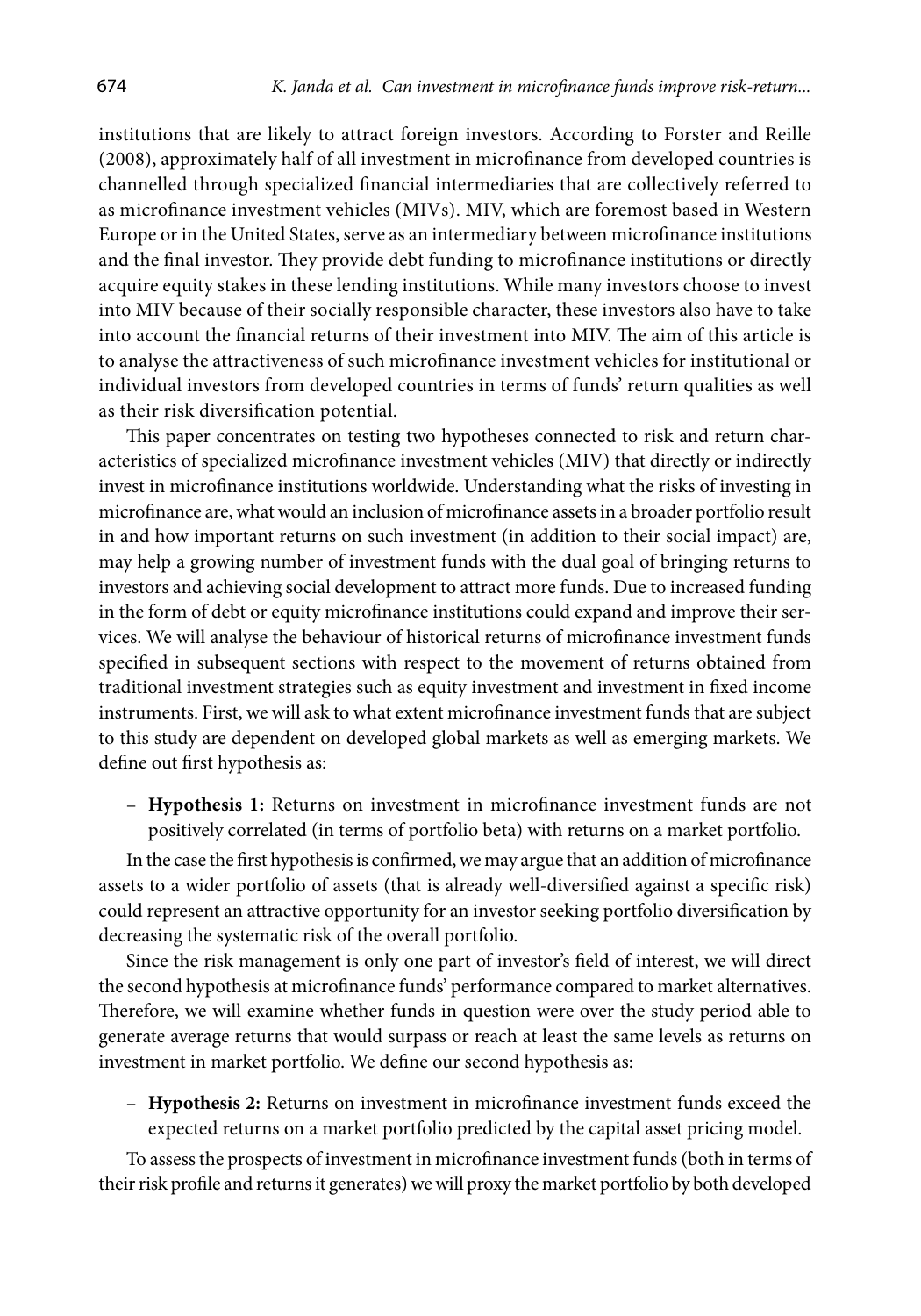and emerging markets indices in order to be able to capture the effect of different regional attributes. We will use fixed income indices in order to mimic the nature of investment of microfinance funds using primarily the money funds for acquisition of debt related instruments. We will refer attributes of MIVs to the global and emerging markets stock indices as part of funds' capital could be invested in equity stakes of microfinance institutions too.

We will base our analyses on historical returns and the predictive power of whatever conclusion we will reach is going to be limited by the assumption that only historical returns may explain market trends. However an important feature of our historical returns is that the period over which the study is conducted covers both *bull and bear markets* including rather disturbing times after the financial crisis.

In the case both hypotheses are confirmed we may see the microfinance sector as a class of assets that is able to compete for the attention of both socially responsible investors but also commercially oriented institutional asset managers. In consequence, this move could reduce possible investing stigma associated with microfinance investing (McCluskey, Rausser 2003) and bring more funding to the sector (and deeper down the sector towards the most impoverished microentrepreneurs), which would surely be a positive sign for developing countries (Svárovská 2009).

#### **1. Relation to the previous research**

The area of microfinance is currently quite wide and diverse, which is reflected in a variety of approaches to microfinance in both theoretical and applied literature. The major feature of microfinance is its strong emphasize on relationship lending as a way to overcome informational asymmetry and moral hazard (Janda 2009) problems inherently contained in standard banking relationships. Obviously the relationship lending is not solely microfinance feature, it is widely used to increase banking efficiency (Havranek, Irsova 2010) in conventional banking too (Gersl, Jakubik 2011). This wide-spread use of relationship banking shows how close the modern microfinance principles and techniques are related to conventional banking.

The introduction of microfinance decreases the occurrence of credit rationing (Janda 2011), which is especially strong in emerging and developing markets that lack the formal credit history registers and other means of decreasing information asymmetry between a lender and a borrower. One widely used alternative to decrease this inefficient credit rationing is the use of government backed credit support schemes (Janda 2005), which are especially utilized in international trade (Janda *et al.* 2010a) and traditionally supported sectors like agriculture (Janda 2006). However microfinance provides a different approach to elimination of credit rationing, especially for poor clients, which does not depend on domestic state funding. It is instead based on mutual saving and lending or on the extension of loans backed by external investors. At the early stages of microfinance movement external investments often came from non-governmental organization or other donors generally motivated by non-financial incentives. Some of these donors were also governments of other countries providing the microfinance resources as a part of their development assistance (Srnec *et al.* 2011). However as the microfinance obtained a more firm support as a well-established financial institution other types of investors started to be interested in microfinance.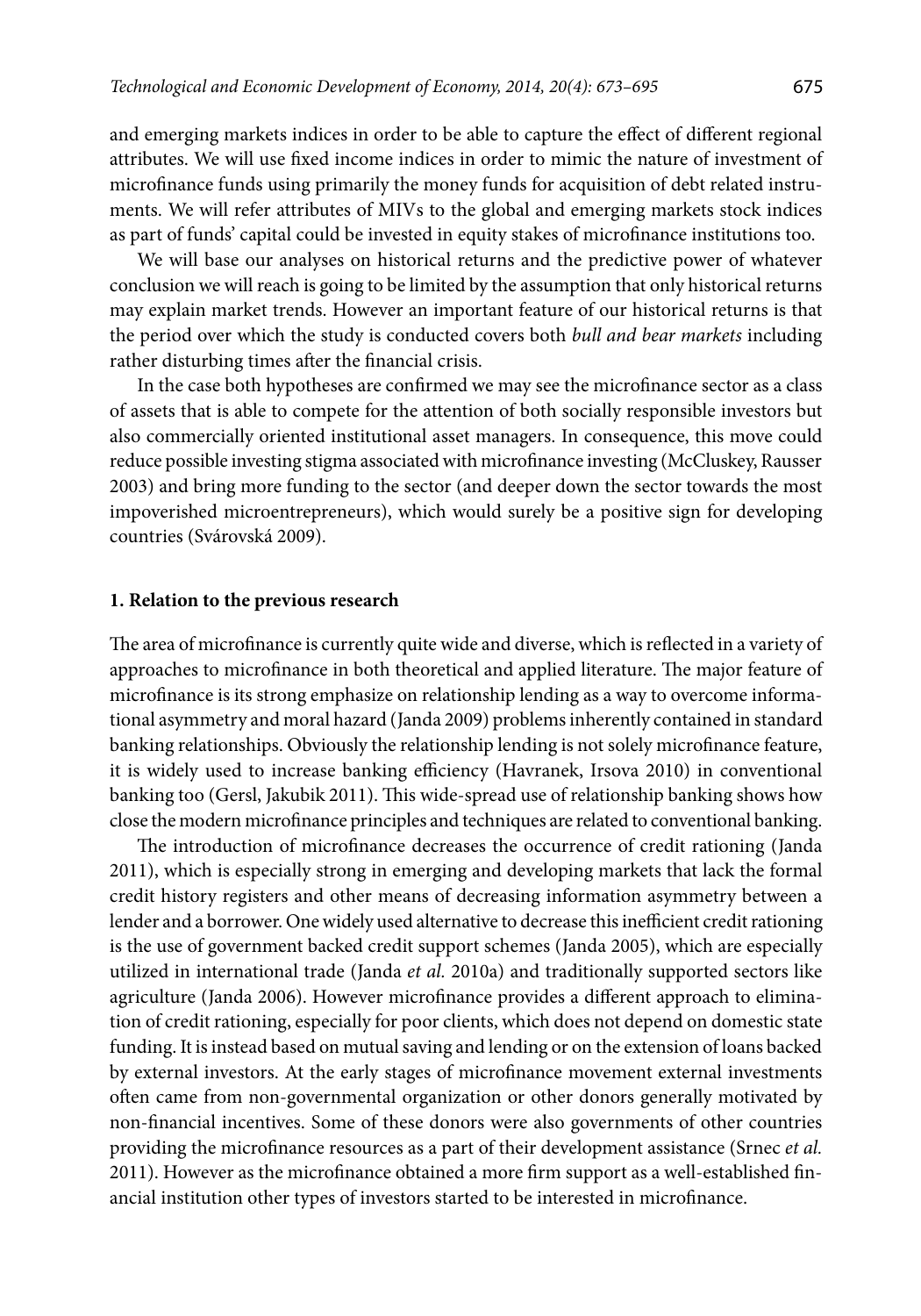While the microfinance is a subject of a number of research papers, for a representative selection of different perspectives see Armendáriz de Aghion and Morduch (2005), Cassar and Wydick (2010), Cull *et al.* (2009), Giné *et al.* (2010), Giné and Karlan (2009), and Ledgerwood and White (2006), an investigation of investment performance and portfolio inclusion benefits of microfinance institutions is a very recent research direction. Therefore it is limited so far only to a few academic papers (Gonzalez 2007; Koivulehto 2007; Krauss, Walter 2009; Janda, Svárovská 2010; Ahlin *et al.* 2011; Galema *et al.* 2011). Out of these papers only Janda and Svárovská (2010) are concerned with microfinance investment funds. All the other papers investigate direct investment into microfinance institutions, which is a related, but different research question.

Another related question is the potential of microfinance to alleviate the consequences of financial crises and to increase financial stability. A recent review of this strand of microfinance literature is provided by Dalan and Srnec (2010) while Gersl, Hermanek (2008) and Jakubik, Teply (2011) provide a general discussion of financial stability.

Our approach based on investing into microfinance investment funds instead of directly funding particular microfinance institutions (MFI), as considered by the rest of literature, seems much better suited for a wide spectrum of investors who are not familiar with microfinance sector and who are likely to be concerned with financial performance of their investment. In our paper we focus on market returns that are the actual investor's returns, which we consider more relevant for actual decisions of potential investors as compared to the use of annual book values of MFIs' assets and other performance ratios based on MFIs' annual financial reports as was done by other authors. An additional technical advantage of considering microfinance funds instead of microfinance institutions is also an availability of higher frequency (monthly) data.

This paper constitutes an extension of our previous paper, Janda and Svárovská (2010), where we investigated a monthly performance of five commercial microfinance investment funds (MIVs) and their currency sub-funds (USD, EUR and CHF) from January 31, 2006 until March 31, 2009. The examined funds have recorded lower total risk than global stocks and bonds (measured by four benchmark indices) with moderate but stable returns. The analysis revealed that investment in microfinance investment funds represents an attractive opportunity for the portfolio diversification as this asset class does not show any positive correlation with global or emerging capital markets. At the same time, it provides adequate risk-adjusted returns and may therefore be attractive not only for investors with a particular interest in the socially responsible aspect of investment into microfinance (Janda, Svárovská 2010).

While in the previous study we did not include all existing funds due to the short length of series, this present study aims to encompass as many commercial microfinance investment funds as possible no matter the length of the time series to provide more tangible financial implications of the investment in commercially-oriented MIVs. We overcome the difficulty of short data by unbalanced panel data analysis. In addition, we examine Euro and U.S. dollar denominated funds separately and adjust their returns by risk-free rates in respective currencies to avoid possible bias caused by volatility of EUR/USD exchange rate. Longer data series used (from January 2006 until September 2010) cover an interesting period with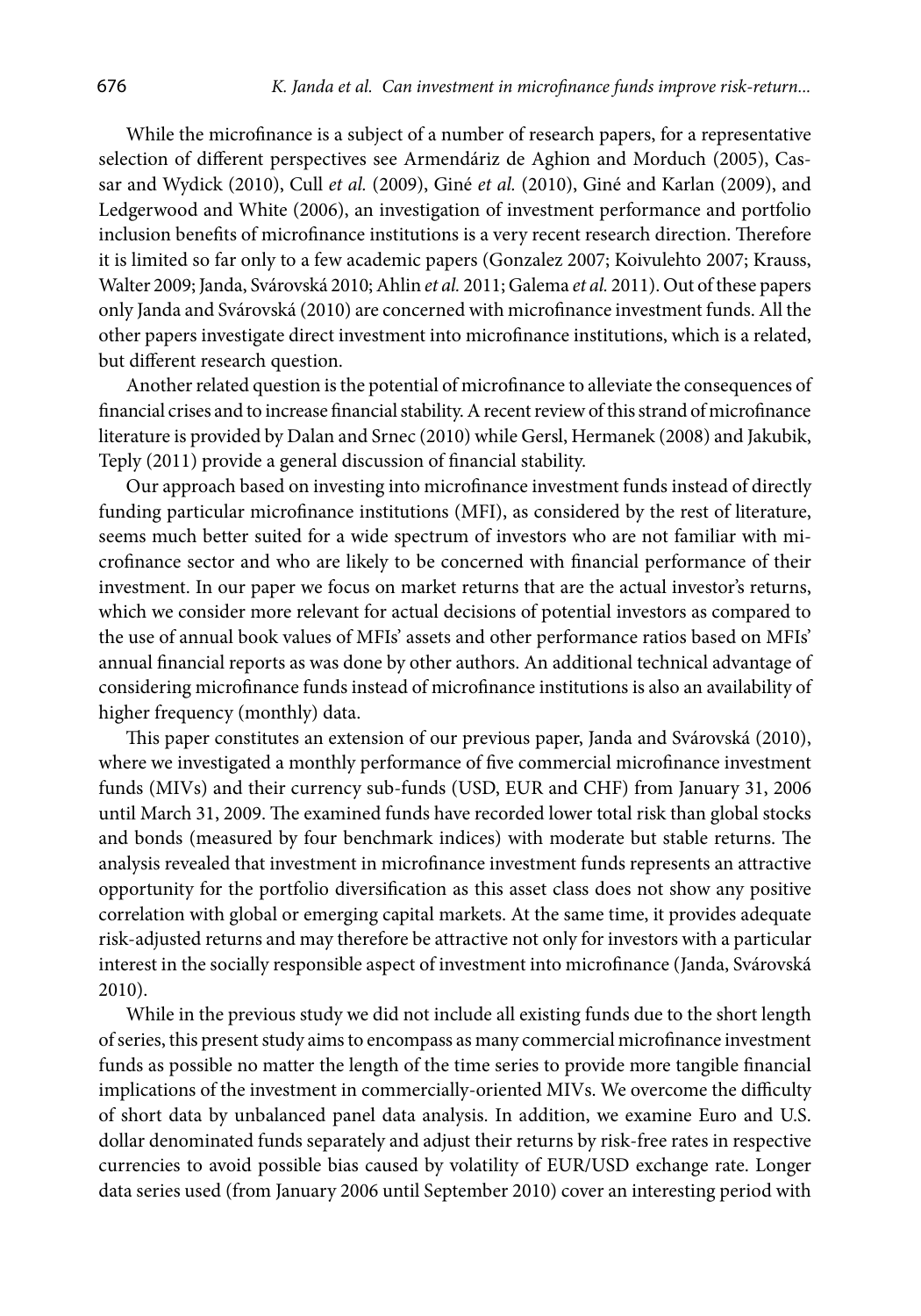respect to recent financial crisis as well as economic recession that followed and will allow us to evaluate the risk and return qualities of microfinance funds with regard to this aspect. Inclusion of more investment funds, longer time series, comparison of EUR and USD denominated funds, and the use of cross-sectional regression approach instead of carrying out separate time series analyses as in our previous paper Janda and Svárovská (2010) leads to more robust and generally valid results and provides an important original research contribution. In addition to the CAPM-beta and Jensen's alpha approach used already by Janda and Svárovská (2010) we use also mean-variance spanning test to investigate the risk-return trade-off of investments in MIVs and their diversification potential.

## **2. Estimation methodology**

In order to examine whether microfinance investment funds have (or have not) a portfolio diversification value for an investor, we need to assess their risk within a broader portfolio and analyse fund's correlation to chosen benchmarks. For this aim, we will first assess the portfolio beta in the tradition of the Sharpe (1964) and Lintner (1965) capital asset pricing model (CAPM) as specified in equation 1 by regressing the risk-free rate adjusted returns of studied microfinance investment funds (hereinafter also "adjusted returns") against four selected market portfolios (world indices).

$$
r_{it} - r_{ft} = \alpha_i^J + \beta_i \left( r_{Mt} - r_{ft} \right) + \varepsilon_t, \tag{1}
$$

where:  $r_{it}$  and  $r_{Mt}$  are returns of a microfinance fund *i* and of a market portfolio *M* respectively;  $r_{\hat{H}}$  is yield on a risk-free asset in time *t*; and  $\epsilon_t$  is the error term for time *t*.

We will draw our conclusions with respect to studied funds' risk and return features upon estimated values of regression coefficients  $\alpha^{j}$  (Jensen's alpha),  $\beta$  and the value of model's R-squared.

We will estimate Equation (1) with a cross-sectional regression of adjusted returns of individual funds on adjusted market returns taking advantage of unbalanced panel methods due to different times of fund's introduction on the market as well as disappearance of several funds up to this day. As pointed out by Brown *et al.* (1992) leaving out dead funds leads to an upward bias of relative performance measures as poor performers are liquidated or merged into other funds. Ferson and Schadt (1996) suggest that the presence of survivorship bias shifts the distribution of Jensen's alphas to the right leading to on average higher systematic risk-adjusted performance results. The inclusion of dead funds enables us to avoid such survivorship bias. In addition, the panel structure of our study allows tracking the development of individual MFIs' adjusted returns over time and helps to prevent flaws caused by period-specific exceptional events for individual funds.

In order to assess the diversification benefits of microfinance investment funds we will in addition to the analysis based on the assessment of portfolio beta and Jensen's alpha conduct, similarly to Galema *et al.* (2011), a mean-variance spanning test. As described by Huberman and Kandel (1987), the mean-variance spanning test determines whether the minimum-variance frontier of  $K + N$  assets is spanned by the minimum-variance frontier of a subset of assets K, or in other words, whether an investor, conditional on having a portfolio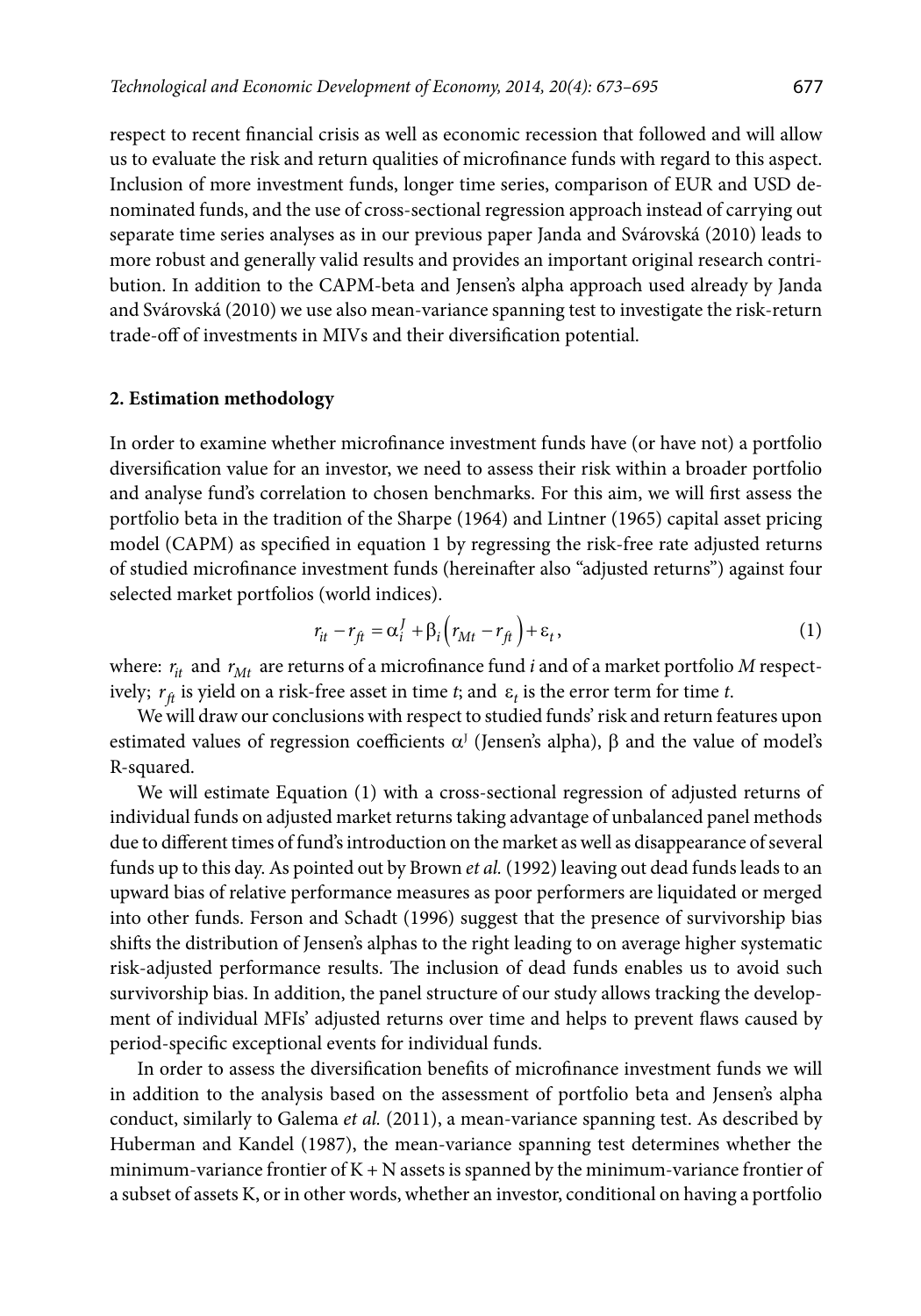of K assets, can benefit by investing in a new set of N assets. The most recent overview of tests of mean-variance spanning is provided by Kan and Zhou (2012).

In our case, we test whether the minimum-variance frontier of a given benchmark market index (i.e. K) spans the minimum-variance frontier formed with the benchmark index and microfinance investment fund (i.e.  $K + N$ ). Following DeRoon and Nijman (2001), to perform spanning tests we will run pooled panel regression specified in Equation (2). Then we will test the null hypothesis of spanning test as expressed in Equation (3).

$$
r_{it} = \alpha_i + \beta_i r_{Mt} + \varepsilon_t ; \qquad (2)
$$

$$
H_0: \alpha_i = 0 \text{ and } \beta_i = 1,
$$
\n(3)

where:  $r_{it}$  and  $r_{Mt}$  are returns on a microfinance fund *i* and on a market portfolio *M* respectively and  $\varepsilon_t$  is the error term for time *t*.

In cases we reject spanning, we show that the inclusion of microfinance funds shifts the minimum-variance frontier formed by selected benchmark index and consequently the risk-return characteristics of such enlarged portfolio improve.

The use of CAPM alpha and beta and the mean-variance spanning test are obviously not the only possible ways how to evaluate the investment portfolio. For example Rutkauskas and Stasytyte (2011) consider optimal portfolio building techniques based on the effectiveness, riskiness and reliability based approach to utility maximization. Another alternative possibility is to consider instead of simple one-factor CAPM model some multifactor model belonging to the class of Arbitrage Pricing Theory (APT) models. According to APT security returns are described by a factor model, there are sufficient securities to diversify away idiosyncratic risk and well-functioning security markets do not allow for the persistence of arbitrage opportunities. An advantage of APT as compared to CAPM is that APT is more general in that it captures an expected return and beta relationship without the assumption of the market portfolio.

Among the multi-factor APT models suitable for our analysis of MIV we may consider three possible approaches: macroeconomic, fundamental and statistical models. Macroeconomic models compare a security's return to such factors as employment, inflation and interest. Fundamental models analyse the relationship between a security's return and its underlying financials, such as earnings. Statistical models are suitable for comparing the returns of different securities based on the statistical performance of each security. Consideration of financial risk and return dimensions of investment problem jointly with the goal of social responsible investment places our performance measurement problem in a wider class of multiple criteria decision making problems (Zavadskas, Turskis 2011; Brauers, Zavadskas 2011). The difficulty of evaluating the performance of microfinance related activities is also increased by an important inclusion of social and cultural motivations and incentives (Alas *et al.* 2011).

Further investigation of the desirability of microfinance investment as compared to other socially responsible investments may be an obvious extension of the methodology presented in this paper. Another related research question for further research is the fundamental in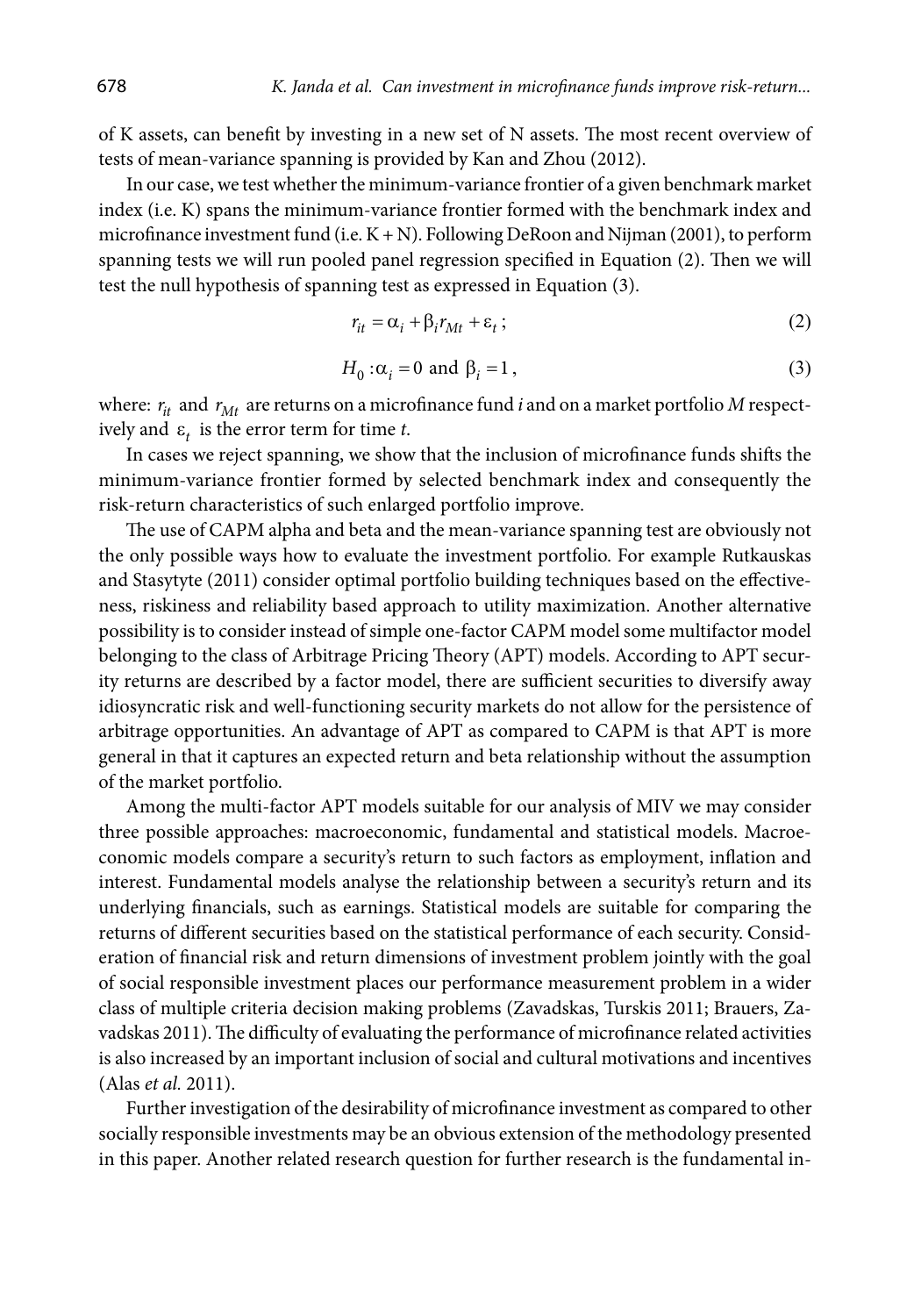vestigation of social desirability/undesirability of particular investment and other economic decisions. This question of social desirability is presented for example by Janda and Mikolasek (2011) and Janda *et al.* (2010b).

## **3. Data**

## **3.1. Microfinance funds' data**

For our empirical analysis we consider 21 selected open-end microfinance investment funds from January 2006 to September 2010. Our sample of funds is selected out of the list of microfinance investment funds pre-screened by Association of the Luxembourg Fund Industry (2010). Fifteen funds are denoted in Euro, the remaining 6 are USD denominated funds. Fund's performance data (in terms of historical net asset values per share – hereinafter "NAV") were acquired using Bloomberg. Additional data on microfinance investment funds were collected by hand using funds' prospectuses, monthly and annual reports and websites.

The microfinance investment vehicles universe comprehends according to a survey carried out by MicroRate 88 MIVs of different investment structures worldwide (as of December 31, 2009)<sup>1</sup>. Therefore, we cannot claim the chosen sample of funds is a representative of the entire universe of investment vehicles in microfinance, nor of all MIVs of the same investment structure. Rather, funds included in this study were selected based on availability and quality of data, their commercial orientation and their structure (open-end mutual funds). More details about the structure of possible microfinance investments are provided by Christen, Drake (2002), Goodman (2007), and Kneiding *et al.* (2010).

From the pool of existing MIVs it appears that our sample includes the most developed funds with transparent portfolio structure inherent to developed financial markets and clearly defined financial and social objectives. Those are, in our opinion, funds that commercially oriented investors not familiar with the microfinance sector may consider. Such investors may come not only from developed countries but also from emerging markets like former centrally planned European countries (Debski, Swiderski 2011).

In calculation of monthly returns net asset values of funds per share were used. The use of monthly data is justified by the fact that for most of the funds the net asset values are calculated on a fixed valuation day once or twice a month. We focus on market returns (in terms of change in NAV per share, which is the price investors pay for a share and are paid when redeeming fund's shares) that are the actual investor's returns compared to previous papers on investment in microfinance looking at annual book values of MFI's assets and other performance ratios based on MFIs' annual financial reports. For discussion of measurement and investment significance of market returns see Lee *et al.* (2011). Another advantage of evaluating directly microfinance investment funds is the use of monthly net asset values, which allows us to examine the impacts of the global economic recession triggered by the financial crisis after the fall of Lehman Brothers in September 2008.

 $<sup>1</sup>$  MicroRate (2010).</sup>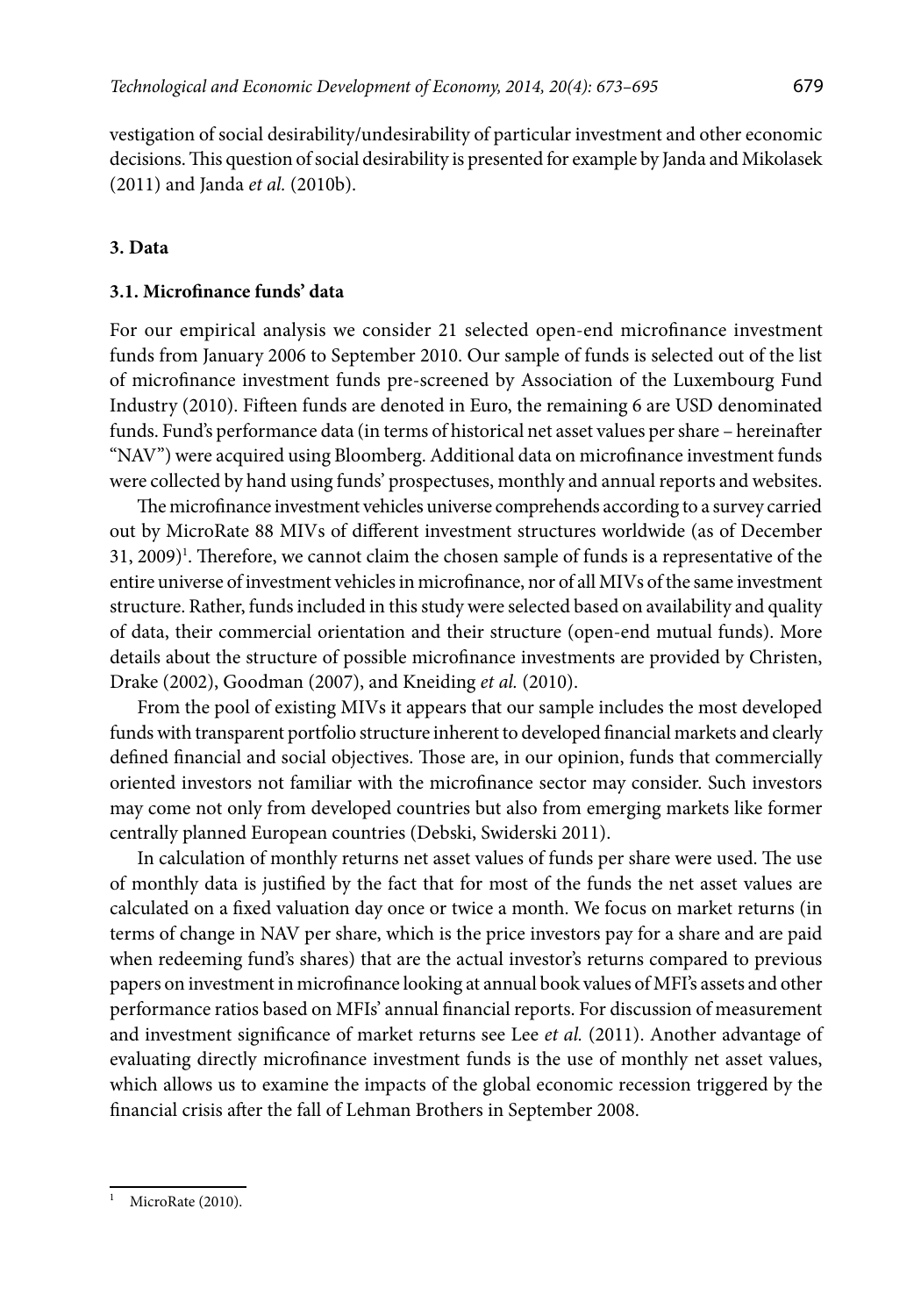All funds' returns are reinvested (MIVs' return did not have to be in any way adjusted). All returns are net of management expenses and administrative fees but disregard subscription and exit fees and are before taxes. We use in our analysis natural log return formula (Eq. 4) to minimize the effect of possible outlier observations on returns<sup>2</sup>.

$$
r_t = \ln\left(X_t \mid X_{t-1}\right),\tag{4}
$$

where:  $X_t$  refers either to the net asset value of a microfinance fund in time *t* or to the index level of a given market benchmark in time *t*.

### **3.2. Performance benchmarks and the risk-free rate**

In the performance evaluation, our aim is to compare the adjusted returns on microfinance investment funds with the adjusted returns on certain benchmarks that might be investors' main alternative to microfinance engagement. We will use multiple indices as proxies for the market risk in order to account for multiple investment alternatives of potential investors and to augment the robustness of our results. We chose to include both stock indices as well as fixed income benchmarks as the majority of funds in the studied portfolio may provide loans and invest in debt instruments as well as may acquire equity stakes in MFIs. The use of equity indices is specifically justified by the fact that both stocks and microfinance assets may address the same type of investors who are not necessarily risk-averse.

Global bond markets are proxied by Markit iBoxx EUR Liquid Corporates Index reflecting yields on Euro denominated highly liquid corporate bonds. In order to examine microfinance funds' performance relative to the emerging fixed income markets we will work with the J. P. Morgan Emerging Market Bond Index Plus intended to replicate the total returns of traded external debt instruments in the emerging markets. To describe the stock market we consider the Morgan Stanley Capital International World Index (hereinafter also "MSCI World") that is designed to measure equity market performance of developed markets (Index definitions: *http://www.mscibarra.com*). In addition to looking at the risk and return characteristics of MIVs in the light of global stock markets, we also compare them to emerging markets securities by regressing fund's adjusted returns against MSCI Emerging Markets Index (hereinafter also "MSCI EM"). The MSCI EM Index covers regions that are often represented in portfolios of studied microfinance funds (the index includes countries such as India and countries of Southeast Asia, followed by Mexico and South American countries as Brazil, Chile, Colombia or Peru) (Index definitions: http://www.mscibarra.com). Returns on benchmark indices are calculated according to the previously mentioned return formula (Eq. (4)) and Bloomberg and Markit were the source for all indices' data.

As mentioned previously, microfinance investment funds in the studied sample are denoted in two different currencies, Euro and the U.S. dollar. We therefore distinguish two microfinance portfolios for which we will carry out the analysis separately. In order to reach consistent results with respect to risk-free rate adjusted monthly returns of given investment

<sup>2</sup> A graphical analysis has not shown a presence of outliers in case of returns of microfinance investment funds. Nevertheless the use of natural log return formula is justified especially for the benchmark indices' returns that could be prone to outliers.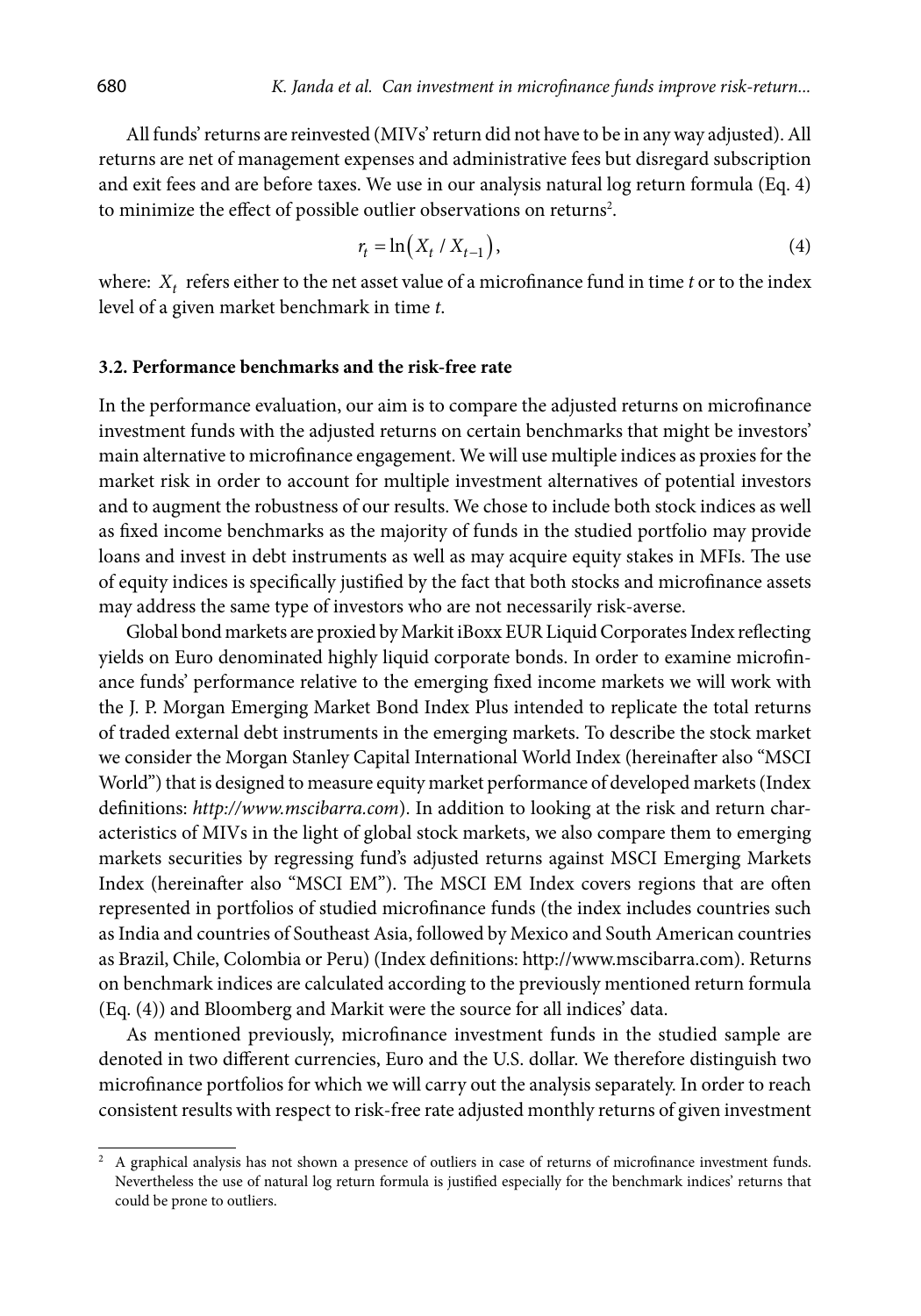options we use two different risk-free rates – one denominated in EUR and second in USD. We define the risk-free interest rate as a rate of return on an asset with zero default risk and low liquidity risk. Therefore, risk-free returns are most commonly proxied by yields on government securities of the currency in question. We use yields on 10Y German government bonds and 10Y U.S. government bonds for the EUR and the USD microfinance funds' portfolios respectively. Data for risk-free rates were obtained from Bloomberg.

In Table 1 and Table 2 we provide key performance statistics of selected microfinance funds and benchmark indices, namely volatility (standard deviation) of monthly returns, minimum and maximum month-on-month returns, the percentage of months with negative returns and total per annum returns.

| <b>MIV</b>                                                           | Cur-<br>rency/<br>Class |       | Mean [Median]<br>Monthly Return | Standard<br>Deviation<br>in Monthly<br>Returns | Min<br>Monthly<br>Return | Max<br>Monthly<br>Return | Percentage<br>of Months<br>with<br>Negative<br>Returns |
|----------------------------------------------------------------------|-------------------------|-------|---------------------------------|------------------------------------------------|--------------------------|--------------------------|--------------------------------------------------------|
| Panel A: EUR<br>denominated MIVs                                     |                         |       |                                 |                                                |                          |                          |                                                        |
| responsAbility<br>Global<br>Microfinance Fund                        | <b>EUR</b>              | 0.31% | $[0.27\%]$                      | 0.38%                                          | $-0.36%$                 | 2.35%                    | 10.53%                                                 |
| Dual Return -<br>Vision<br>Microfinance Fund                         | EUR/<br>Class P         | 0.26% | $[0.28\%]$                      | 0.17%                                          | $-0.19%$                 | 0.66%                    | 5.66%                                                  |
| Dual Return -<br>Vision<br>Microfinance Fund                         | EUR/<br>Class I         | 0.37% | $[0.39\%]$                      | 0.17%                                          | $-0.14%$                 | 0.72%                    | 5.56%                                                  |
| Dexia Micro-<br>Credit Fund -<br><b>BlueOrchard Debt</b><br>Sub-Fund | <b>EUR</b>              | 0.31% | $[0.34\%]$                      | 0.20%                                          | $-0.29%$                 | 0.90%                    | 5.26%                                                  |
| Edmond de<br>Rothschild-<br>Saint-Honore<br>Microfinance             | <b>EUR</b>              | 0.20% | $[0.16\%]$                      | 0.22%                                          | $-0.13%$                 | 0.80%                    | 17.54%                                                 |
| <b>BBVA</b> Codespa<br>Microfinanzas                                 | <b>EUR</b>              | 0.19% | $[0.15\%]$                      | 0.92%                                          | $-2.32%$                 | 2.66%                    | 40.00%                                                 |
| Wallberg Global<br>Microfinance Fund                                 | EUR/<br>Class I         | 0.24% | $[0.22\%]$                      | 0.21%                                          | $-0.13%$                 | 0.65%                    | 8.70%                                                  |
| Wallberg Global<br>Microfinance Fund                                 | EUR/<br>Class P         | 0.07% | $[0.28\%]$                      | 1.04%                                          | $-4.59%$                 | 0.68%                    | 17.39%                                                 |
| Dutch Microfund                                                      | <b>EUR</b>              | 0.39% | $[0.17\%]$                      | 1.53%                                          | $-2.01%$                 | 4.87%                    | 45.83%                                                 |
| Erste-Sparinvest<br>Espa Vinis<br>Microfinance                       | <b>EUR</b>              | 0.06% | $[0.08\%]$                      | 0.45%                                          | $-0.64%$                 | 0.90%                    | 37.50%                                                 |
| Triodos<br>Microfinance Fund                                         | EUR/<br>Class<br>I-cap  | 0.24% | $[0.16\%]$                      | 0.50%                                          | $-0.54%$                 | 1.31%                    | 29.41%                                                 |

Table 1. Monthly returns analysis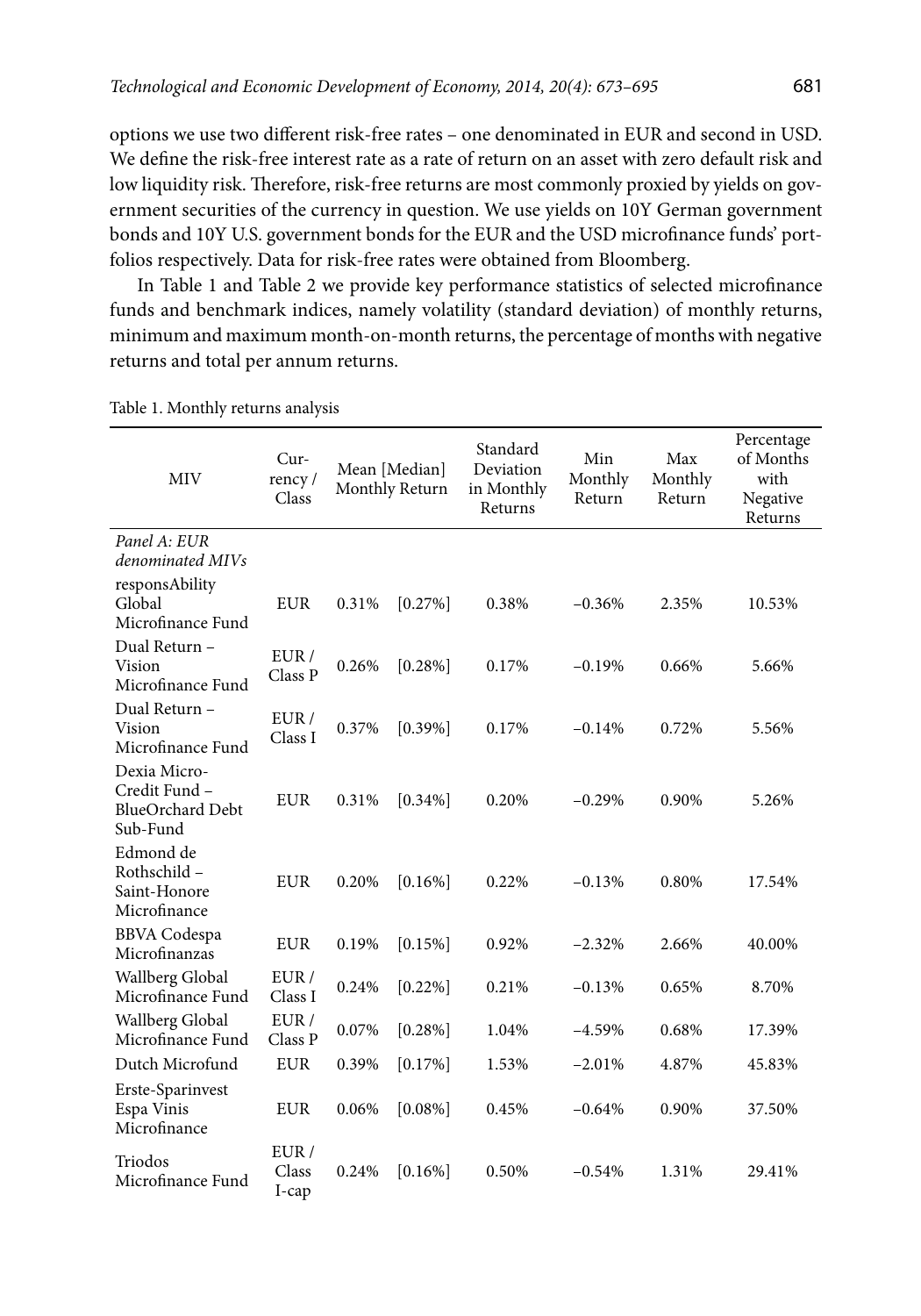|                                                               |                           |          |                                 |                                                |                          |                          | Continued Table 1                                      |
|---------------------------------------------------------------|---------------------------|----------|---------------------------------|------------------------------------------------|--------------------------|--------------------------|--------------------------------------------------------|
| MIV                                                           | $Cur-$<br>rency/<br>Class |          | Mean [Median]<br>Monthly Return | Standard<br>Deviation<br>in Monthly<br>Returns | Min<br>Monthly<br>Return | Max<br>Monthly<br>Return | Percentage<br>of Months<br>with<br>Negative<br>Returns |
| Triodos<br>Microfinance Fund                                  | EUR/<br>Class<br>B-cap    | 0.19%    | $[0.12\%]$                      | 0.54%                                          | $-0.62%$                 | 1.24%                    | 46.67%                                                 |
| Triodos<br>Microfinance Fund                                  | EUR /<br>Class<br>B-dis   | 0.11%    | $[0.00\%]$                      | 0.46%                                          | $-0.59%$                 | 1.26%                    | 46.67%                                                 |
| Triodos<br>Microfinance Fund                                  | EUR /<br>Class<br>I-dis   | 0.12%    | $[0.08\%]$                      | 0.47%                                          | $-0.82%$                 | 1.29%                    | 33.33%                                                 |
| Triodos<br>Microfinance Fund                                  | EUR/<br>Class<br>R-cap    | 0.21%    | $[0.16\%]$                      | 0.55%                                          | $-0.59\%$                | 1.25%                    | 42.86%                                                 |
| Median for EUR MIVs                                           |                           | 0.21%    | $[0.16\%]$                      | 0.46%                                          | $-0.59\%$                | 1.24%                    | 29.41%                                                 |
| <b>Mean for EUR MIVs</b>                                      |                           | 0.22%    | $[0.19\%]$                      | 0.52%                                          | $-0.93%$                 | 1.43%                    | 26.19%                                                 |
| Panel B: USD<br>denominated MIVs                              |                           |          |                                 |                                                |                          |                          |                                                        |
| responsAbility<br>Global<br>Microfinance Fund                 | USD                       | 0.37%    | $[0.38\%]$                      | 0.39%                                          | $-0.33\%$                | 2.54%                    | 10.53%                                                 |
| responsAbility<br>Microfinance<br>Leaders Fund                | USD                       | 0.38%    | $[0.39\%]$                      | 0.44%                                          | $-0.51%$                 | 2.12%                    | 13.04%                                                 |
| Dual Return –<br>Vision<br>Microfinance Fund                  | USD/<br>Class P           | 0.22%    | $[0.34\%]$                      | 1.68%                                          | $-8.62\%$                | 5.13%                    | 7.89%                                                  |
| Dexia Micro-<br>Credit Fund -<br>BlueOrchard Debt<br>Sub-Fund | <b>USD</b>                | 0.37%    | $[0.39\%]$                      | 0.25%                                          | $-0.19%$                 | 1.11%                    | 7.02%                                                  |
| <b>EMF Microfinance</b><br>Fund AGmvK                         | USD /<br>Class<br>A       | 0.11%    | $[0.33\%]$                      | 0.91%                                          | $-4.02\%$                | 0.44%                    | 8.70%                                                  |
| <b>EMF</b> Microfinance<br>Fund AGmvK                         | USD /<br>Class T          | 0.30%    | $[0.33\%]$                      | 0.12%                                          | $-0.11%$                 | 0.44%                    | 4.35%                                                  |
| Median for USD MIVs                                           |                           | 0.34%    | $[0.36\%]$                      | 0.41%                                          | $-0.42%$                 | 1.61%                    | 8.30%                                                  |
| Mean for USD MIVs                                             |                           | 0.29%    | $[0.36\%]$                      | 0.63%                                          | $-2.30%$                 | 1.96%                    | 8.59%                                                  |
| Panel C: Benchmark indices<br>(incl. risk-free rate)          |                           |          |                                 |                                                |                          |                          |                                                        |
| MSCI World Index                                              |                           | $-0.11%$ | $[1.06\%]$                      | 5.78%                                          | $-21.13%$                | 10.35%                   | 47.37%                                                 |
| <b>MSCI Emerging Markets</b><br>Index                         |                           | 0.74%    | $[0.96\%]$                      | 8.52%                                          | $-32.16%$                | 15.41%                   | 40.35%                                                 |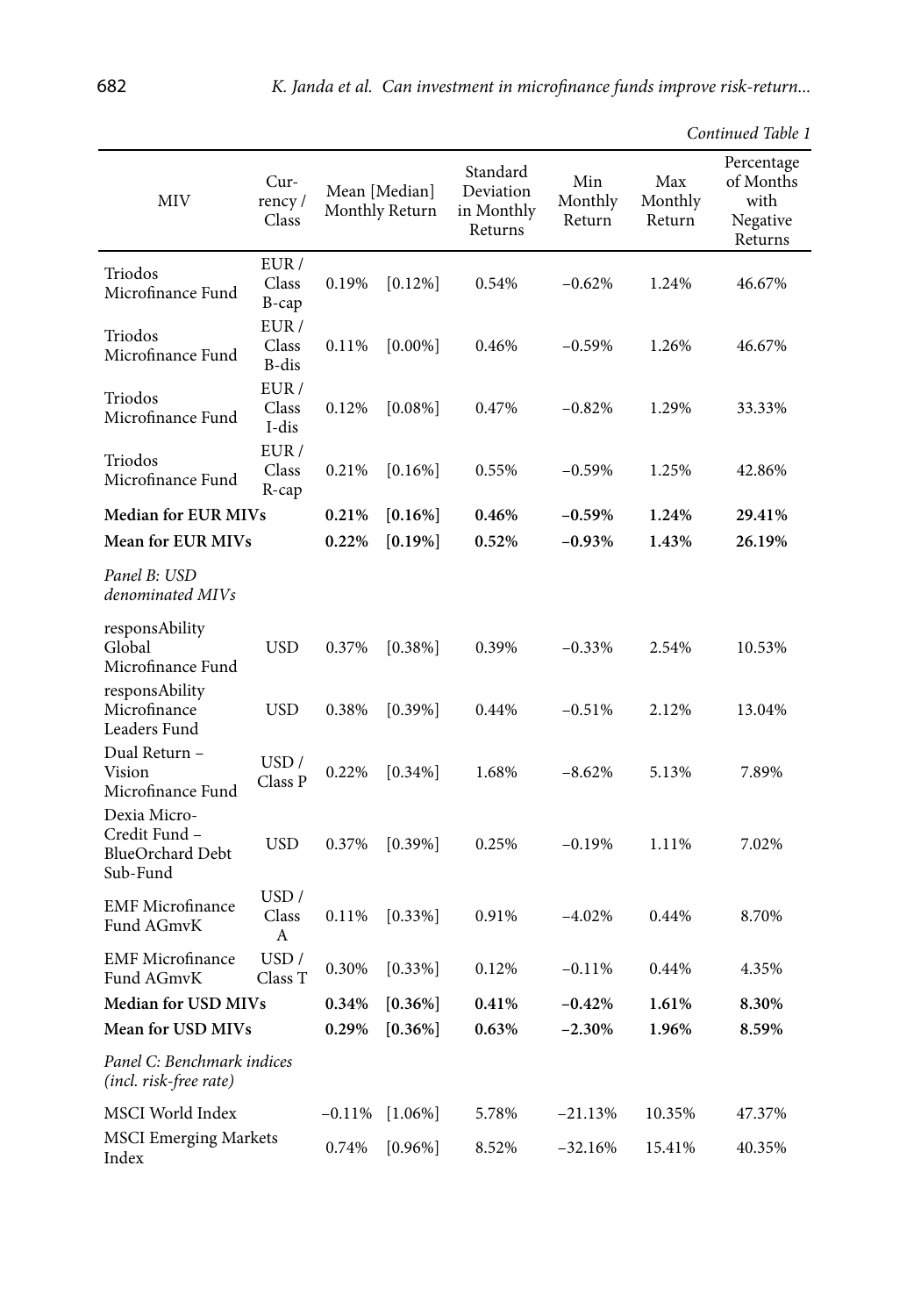| MIV                                              | $Cur-$<br>rency $/$<br>Class | Mean [Median]<br>Monthly Return |            | Standard<br>Deviation<br>in Monthly<br>Returns | Min<br>Monthly<br>Return | Max<br>Monthly<br>Return | Percentage<br>of Months<br>with<br>Negative<br>Returns |
|--------------------------------------------------|------------------------------|---------------------------------|------------|------------------------------------------------|--------------------------|--------------------------|--------------------------------------------------------|
| Markit iBoxx EUR Liquid<br>Corporates Bond Index |                              | 0.30%                           | $[0.30\%]$ | 1.33%                                          | $-4.90\%$                | 3.59%                    | 38.60%                                                 |
| J. P. Morgan Emerging Bond<br>Index              |                              | 0.75%                           | $[1.06\%]$ | 3.04%                                          | $-14.84%$                | 8.17%                    | 26.32%                                                 |
| 10Y German Government<br><b>Bonds</b>            |                              | 0.30%                           | $[0.31\%]$ | 0.05%                                          | 0.18%                    | 0.38%                    | not                                                    |
| 10Y U.S. Government Bonds                        |                              | 0.33%                           | $[0.32\%]$ | 0.06%                                          | 0.18%                    | 0.43%                    | applicable                                             |

*Continued Table 1*

*Notes*: All returns calculations of monthly returns are based on log return formula specified in Equation (4). *Source*: own calculations based on data from Bloomberg and Markit.

|                                                           | $Cur-$                 |       | Total<br>return from |          |          |          |                        |  |
|-----------------------------------------------------------|------------------------|-------|----------------------|----------|----------|----------|------------------------|--|
| MIV                                                       | rency/<br>Class        | 2006  | 2008<br>2007         |          | 2009     | $2010*$  | 2006 (or<br>inception) |  |
| Panel A: EUR<br>denominated MIVs                          |                        |       |                      |          |          |          |                        |  |
| responsAbility Global<br>Microfinance Fund                | <b>EUR</b>             | 2.66% | 6.12%                | 6.66%    | 1.08%    | 1.28%    | 17.80%                 |  |
| Dual Return - Vision<br>Microfinance Fund                 | EUR/<br>Class P        | 0.45% | 3.07%                | 5.45%    | 3.22%    | 1.85%    | 14.04%                 |  |
| Dual Return - Vision<br>Microfinance Fund                 | EUR/<br>Class I        | n.a.  | 1.16%                | 6.11%    | 3.87%    | 2.31%    | 13.44%                 |  |
| Dexia Micro-Credit<br>Fund - BlueOrchard Debt<br>Sub-Fund | <b>EUR</b>             | 4.13% | 4.72%                | 5.74%    | 2.39%    | 0.69%    | 17.67%                 |  |
| Edmond de Rothschild -<br>Saint-Honore<br>Microfinance    | <b>EUR</b>             | 2.02% | 2.24%                | 3.86%    | 2.75%    | 0.47%    | 11.34%                 |  |
| <b>BBVA</b> Codespa<br>Microfinanzas                      | <b>EUR</b>             | n.a.  | 2.21%                | 6.44%    | $-0.69%$ | 0.69%    | 8.65%                  |  |
| Wallberg Global<br>Microfinance Fund                      | EUR/<br>Class I        | n.a.  | n.a.                 | $-0.12%$ | 3.88%    | 1.81%    | 5.57%                  |  |
| Wallberg Global<br>Microfinance Fund                      | EUR/<br>Class P        | n.a.  | n.a.                 | $-0.17%$ | 4.50%    | $-2.70%$ | 1.63%                  |  |
| Dutch Microfund                                           | <b>EUR</b>             | n.a.  | n.a.                 | 2.61%    | 2.94%    | 3.71%    | 9.26%                  |  |
| Erste-Sparinvest Espa<br>Vinis Microfinance               | <b>EUR</b>             | n.a.  | n.a.                 | n.a.     | n.a.     | 0.49%    | 0.49%                  |  |
| Triodos Microfinance<br>Fund                              | EUR/<br>Class<br>I-cap | n.a.  | n.a.                 | n.a.     | 1.07%    | 3.04%    | 4.11%                  |  |

Table 2. Total p.a. returns of microfinance investment funds and benchmark indices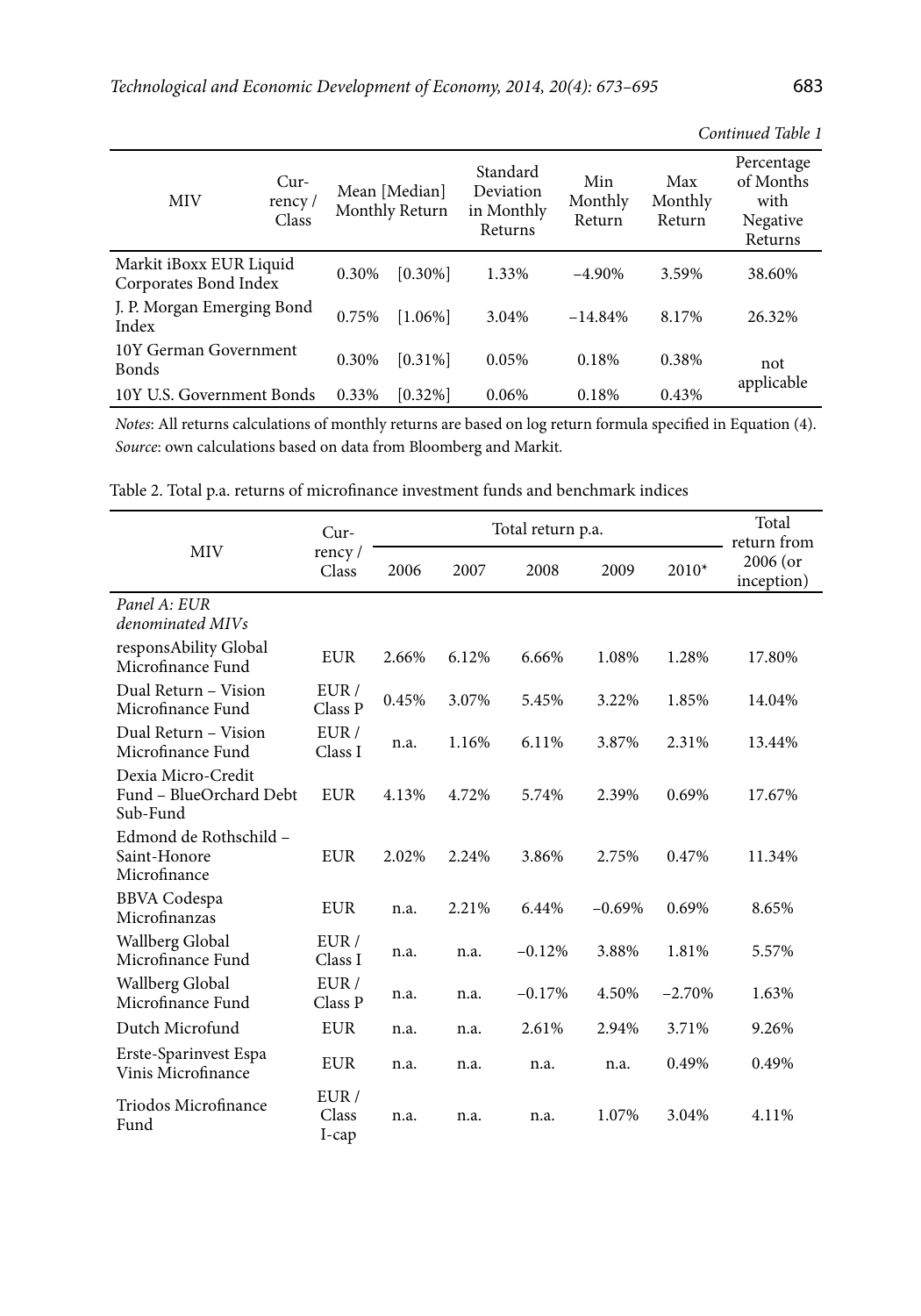|                                                           | Cur-                   |        |          | Total return p.a. |           |          | Total<br>return from   |
|-----------------------------------------------------------|------------------------|--------|----------|-------------------|-----------|----------|------------------------|
| MIV                                                       | rency/<br>Class        | 2006   | 2007     | 2008              | 2009      | 2010*    | 2006 (or<br>inception) |
| Triodos Microfinance<br>Fund                              | EUR/<br>Class<br>B-cap | n.a.   | n.a.     | n.a.              | 0.32%     | 2.51%    | 2.83%                  |
| Triodos Microfinance<br>Fund                              | EUR/<br>Class<br>B-dis | n.a.   | n.a.     | n.a.              | 0.32%     | 1.30%    | 1.62%                  |
| Triodos Microfinance<br>Fund                              | EUR/<br>Class<br>I-dis | n.a.   | n.a.     | n.a.              | 1.19%     | 0.90%    | 2.10%                  |
| Triodos Microfinance<br>Fund                              | EUR/<br>Class<br>R-cap | n.a.   | n.a.     | n.a.              | 0.44%     | 2.48%    | 2.92%                  |
| <b>Median for EUR MIVs</b>                                |                        | 2.34%  | 2.65%    | 5.45%             | 1.79%     | 1.30%    | 5.57%                  |
| Mean for EUR MIVs                                         |                        | 2.32%  | 3.25%    | 4.06%             | 1.95%     | 1.39%    | 7.56%                  |
| Panel B: USD<br>denominated MIVs                          |                        |        |          |                   |           |          |                        |
| responsAbility Global<br>Microfinance Fund                | USD                    | 4.95%  | 7.41%    | 6.24%             | 1.15%     | 1.59%    | 21.34%                 |
| responsAbility Micro-<br>finance Leaders Fund             | <b>USD</b>             | 0.34%  | 5.85%    | 7.24%             | 1.72%     | 2.43%    | 17.59%                 |
| Dual Return - Vision<br>Microfinance Fund                 | USD/<br>Class P        | 1.68%  | 5.36%    | 4.22%             | $-2.99\%$ | n.a.     | 8.28%                  |
| Dexia Micro-Credit<br>Fund – BlueOrchard Debt<br>Sub-Fund | <b>USD</b>             | 6.67%  | 5.72%    | 5.49%             | 2.23%     | 0.80%    | 20.92%                 |
| <b>EMF Microfinance Fund</b><br>AGmvK                     | USD/<br>Class A        | n.a.   | n.a.     | 0.03%             | 4.28%     | $-1.75%$ | 2.55%                  |
| <b>EMF Microfinance Fund</b><br>AGmvK                     | USD/<br>Class T        | n.a.   | n.a.     | 0.03%             | 4.28%     | 2.69%    | 7.00%                  |
| <b>Median for USD MIVs</b>                                |                        | 3.31%  | 5.79%    | 4.86%             | 1.98%     | 1.59%    | 12.93%                 |
| <b>Mean for USD MIVs</b>                                  |                        | 3.41%  | 6.09%    | 3.87%             | 1.78%     | 1.15%    | 12.95%                 |
| Panel C: Benchmark<br>indices                             |                        |        |          |                   |           |          |                        |
| MSCI World Index                                          |                        | 16.51% | 6.85%    | $-54.61%$         | 23.88%    | 0.91%    | $-6.45%$               |
| MSCI Emerging Markets Index                               |                        | 25.61% | 31.10%   | $-78.69%$         | 55.67%    | 8.34%    | 42.03%                 |
| Markit iBoxx EUR Liquid<br>Corporates Bond Index          |                        | 0.40%  | $-0.25%$ | $-4.07\%$         | 14.86%    | 6.35%    | 17.29%                 |
| J. P. Morgan Emerging Bond Index                          |                        | 9.97%  | 6.25%    | $-10.20%$         | 23.07%    | 13.50%   | 42.59%                 |

*Notes*: \*returns for 2010 are calculated for the time span from January 1, 2010 until September 30, 2010. All returns calculations of monthly and per annum returns are based on log return formula specified in Equation (4). *Source*: own calculations based on data from Bloomberg and Markit.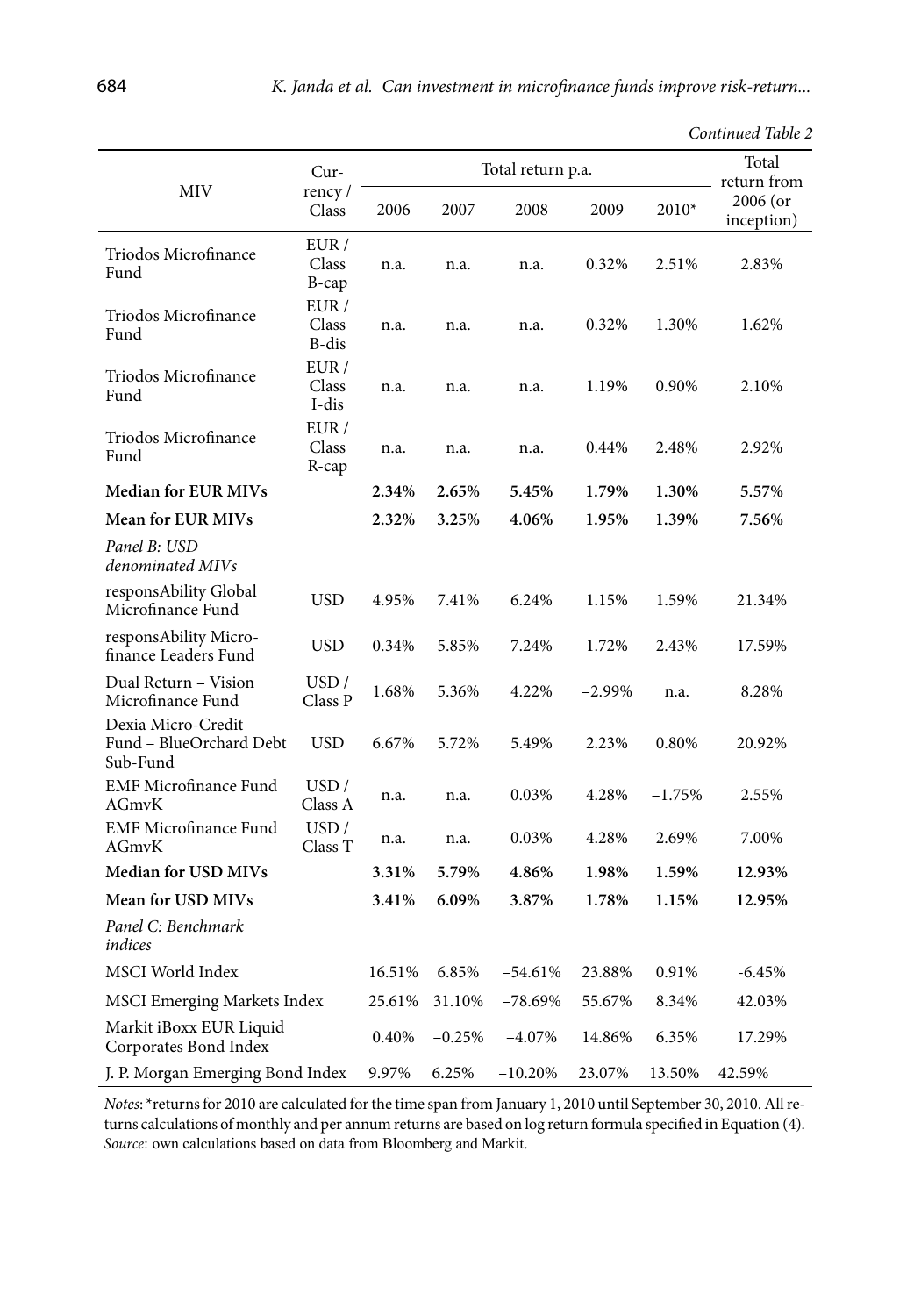## **4. Regression results based on CAPM**

In order to assess microfinance funds' performance and their market correlation, we first estimate a CAPM-like model (Eq. (1)) using risk-free rate adjusted monthly return data (natural log returns as specified in Eq. (4)) of microfinance funds and market benchmarks. In order to estimate equation 1 we run a cross-sectional regression of adjusted MIVs' returns against adjusted returns of particular market proxies using Stata<sup>3</sup>. Table 3 displays p-values of the Breusch and Pagan Lagrange multiplier (LM) test for random effects and of the F-test for testing fixed group effects used to identify the best estimation method.<sup>4</sup> Resulting p-values are for both Euro and U.S. dollar microfinance funds and with respect to all given indices very high. We may therefore accept the null hypotheses that the pooled regression model is the adequate one (against the fixed and random effects models).

|                                                                               | MSCI World<br>Index | <b>MSCI</b> Emerging<br>Markets Index | Markit iBoxx<br>EUR Liquid<br>Corporates Bond<br>Index |            |
|-------------------------------------------------------------------------------|---------------------|---------------------------------------|--------------------------------------------------------|------------|
| Panel A: F-test for fixed group effects                                       |                     |                                       |                                                        |            |
|                                                                               | $p$ -value          | $p$ -value                            | $p$ -value                                             | $p$ -value |
| EUR denominated MIVs                                                          | 0.7859              | 0.7995                                | 0.7666                                                 | 0.7954     |
| USD denominated MIVs                                                          | 0.6990              | 0.7138                                | 0.7887                                                 | 0.7520     |
| Panel B: Breusch and Pagan Lagrangian multiplier (LM) test for random effects |                     |                                       |                                                        |            |
|                                                                               | p-value             | p-value                               | $p$ -value                                             | $p$ -value |
| EUR denominated MIVs                                                          | 0.5793              | 0.5487                                | 0.5720                                                 | 0.5527     |
| USD denominated MIVs                                                          | 0.3459              | 0.3348                                | 0.2869                                                 | 0.3095     |

#### Table 3. Regression tests

*Notes*: The null hypothesis of the F-test of joint significance of differing group intercepts is that the cross-sectional units all have a common intercept (in which case the pooled regression model is appropriate) against the alternative favoring the use of fixed effects model.

The null hypothesis of the Breusch and Pagan LM test for one-way random group effects is that cross-sectional variance components are zero. If the null hypothesis is not rejected, the pooled regression model is appropriate (otherwise the random effects model is preferred).

*Source*: own calculations based on data from Bloomberg and Markit.

Based on the testing results reported in the previous paragraph we run pooled OLS regression and perform tests for heteroskedasticity and autocorrelation (Table 4). Both the Breusch-Pagan/Cook-Weisberg test and the White's test suggest homoskedastic errors for all regression models of Euro denominated MIVs and the case when U.S. dollar MIVs are

<sup>3</sup> Stata estimation algorithms take care of the unbalanced nature of the dataset.

<sup>4</sup> To test whether fixed effects model, random effects model or pooled model are adequate we interpret F-test statistic after Stata command "xtreg dependent\_variable independent\_variables, fe" and the Breusch and Pagan LM test using Stata command "xttest0" after "xtreg dependent\_variable independent\_variables, re".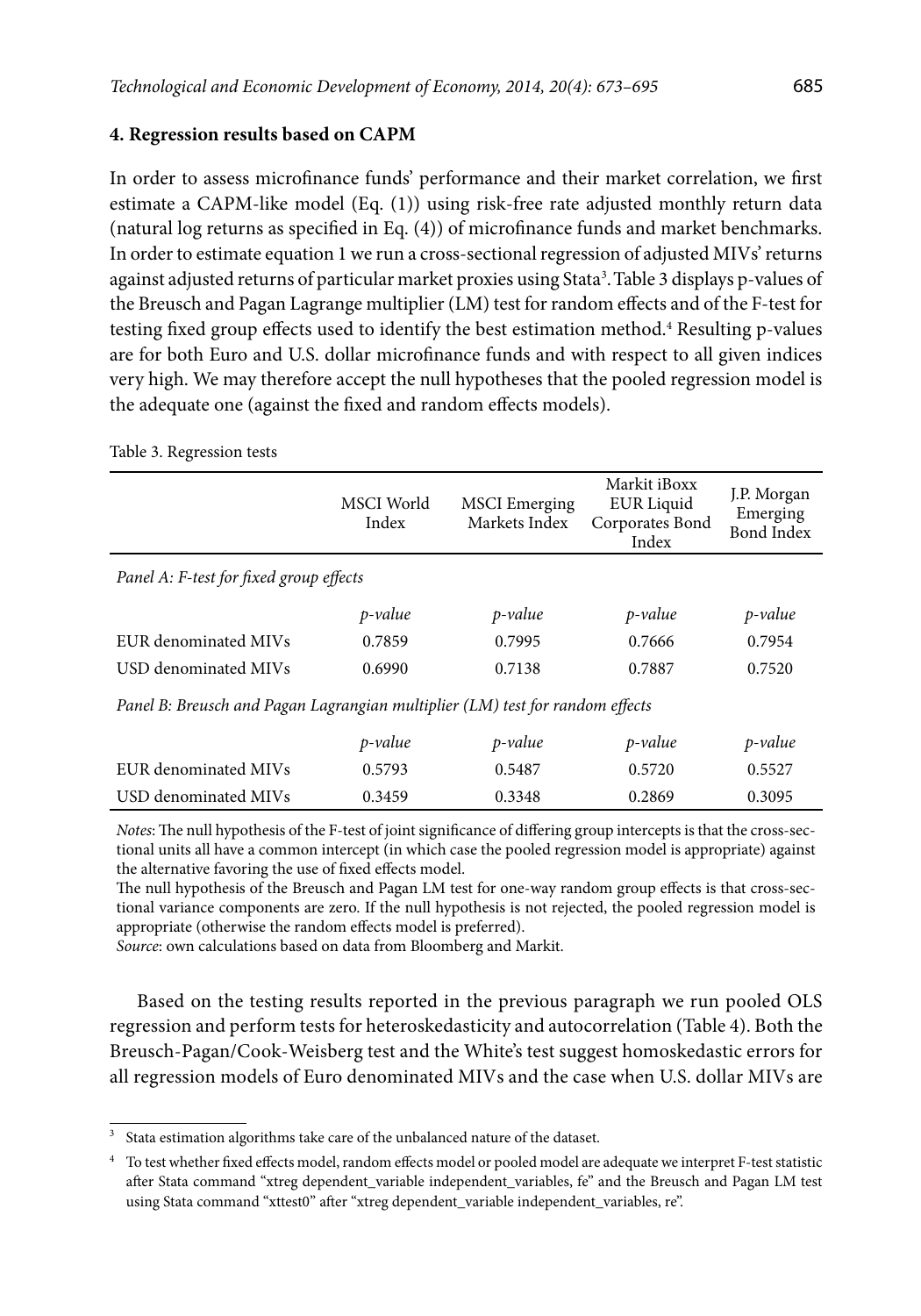regressed against J. P. Morgan Emerging Bond Index. We further tested the data sample for heteroskedasticity in error variances specific to cross-sectional units using the Modified Wald Test for groupwise heteroskedasticity. Panel C in Table 4 suggests different error variance of cross-sections in our case. The Wooldridge test for first-order autocorrelation of residuals in Panel D in Table 4 suggests autocorrelation for regressions of MIVs in U.S. dollar<sup>5</sup>.

Due to given results, we estimate the pooled model using "panel-corrected standard errors" (PCSEs) estimates for linear cross-sectional time-series models where the parameters are estimated by Prais-Winsten regression<sup>6</sup>. Beck and Katz (1995) showed that the "feasible generalized least squares" (FGLS) procedure, which is also commonly used in such cases, "has extremely poor statistical properties unless the length of series is significantly higher than the number of cross-sections, which is rare, and the method is seldom used anymore". Beck (2008) supports the choice of PCSEs in place of the OLS standard errors when correction of standard errors is necessary due to contemporaneously correlated and panel heteroskedastic errors.

|                                                                  | MSCI World<br>Index | <b>MSCI</b> Emerging<br>Markets Index | Markit iBoxx<br><b>EUR Liquid</b><br>Corporates Bond<br>Index | J. P. Morgan<br>Emerging<br><b>Bond Index</b> |
|------------------------------------------------------------------|---------------------|---------------------------------------|---------------------------------------------------------------|-----------------------------------------------|
| Panel A: Breusch-Pagan/Cook-Weisberg test for heteroskedasticity |                     |                                       |                                                               |                                               |
|                                                                  | $p$ -value          | $p$ -value                            | $p$ -value                                                    | p-value                                       |
| EUR denominated MIVs                                             | 0.5380              | 0.8756                                | 0.3174                                                        | 0.4804                                        |
| USD denominated MIVs                                             | 0.1505              | 0.1167                                | 0.1064                                                        | 0.1955                                        |
| Panel B: White's test for heteroskedasticity                     |                     |                                       |                                                               |                                               |
|                                                                  | $p$ -value          | $p$ -value                            | $p$ -value                                                    | $p$ -value                                    |
| EUR denominated MIVs                                             | 0.7924              | 0.9644                                | 0.6022                                                        | 0.7743                                        |
| USD denominated MIVs                                             | 0.0193              | 0.0388                                | 0.0478                                                        | 0.2188                                        |
|                                                                  |                     |                                       |                                                               |                                               |

Table 4. Tests for heteroskedasticity and autocorrelation

<sup>5</sup> We use Stata commands "hettest, fstat" and "whitetst" after "regress dependent\_variable independent\_variables" for the Breusch-Pagan/Cook-Weisberg test and the White's test respectively. For the modified Wald Test for groupwise heteroskedasticity we use "xttest3" after "xtgls dependent\_variable independent\_variables". Wooldridge test for first-order autocorrelation of residuals is carried out using "xtserial dependent variable independent variables" command.

<sup>6</sup> OLS regression might lead to statistically inefficient results as well as to wrong standard errors. When computing the standard errors and the variance-covariance estimates, PCSEs in Stata assumes that the disturbances are heteroskedastic and contemporaneously correlated across panels. We assume first-order autocorrelation within panels and that the coefficient of the AR (1) process is specific to each panel. Chosen "pairwise" option specifies how missing observations in unbalanced panels should be treated when estimating the interpanel covariance matrix of the disturbances, i.e. "pairwise" specifies that for each element in the covariance matrix, all available observations (periods) that are common to the two panels contributing to the covariance are used to compute the covariance. We use a Stata command: "xtpcse dependent variable independent variables, correlation (psar1) pairwise".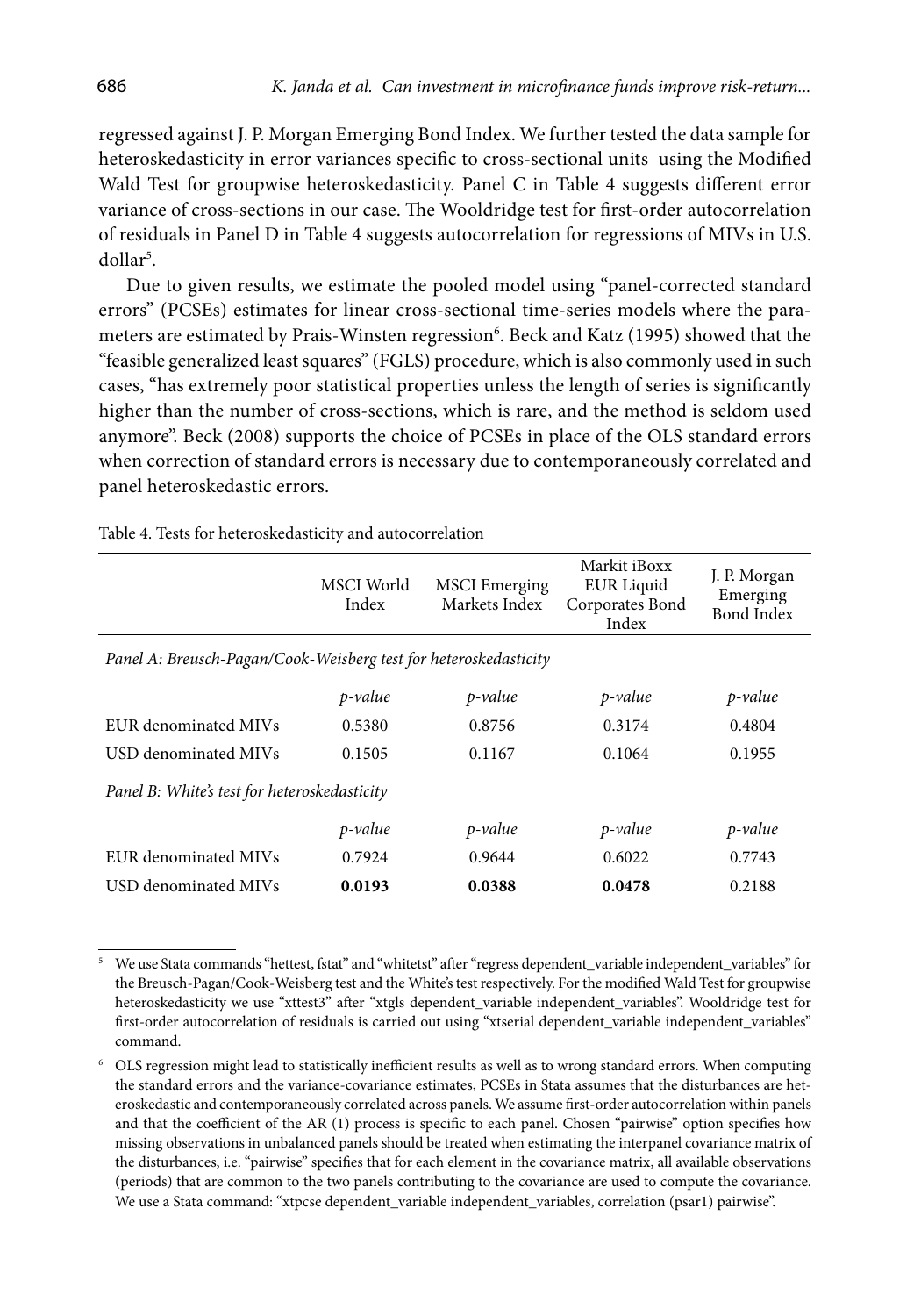|                                                              | MSCI World<br>Index | <b>MSCI</b> Emerging<br>Markets Index | Markit iBoxx<br><b>EUR Liquid</b><br>Corporates Bond<br>Index | J. P. Morgan<br>Emerging<br><b>Bond Index</b> |  |  |  |
|--------------------------------------------------------------|---------------------|---------------------------------------|---------------------------------------------------------------|-----------------------------------------------|--|--|--|
| Panel C: Modified Wald Test for groupwise heteroskedasticity |                     |                                       |                                                               |                                               |  |  |  |
|                                                              | p-value             | $p$ -value                            | $p$ -value                                                    | $p$ -value                                    |  |  |  |
| EUR denominated MIVs                                         | 0.0000              | 0.0000                                | 0.0000                                                        | 0.0000                                        |  |  |  |
| USD denominated MIVs                                         | 0.0000              | 0.0000                                | 0.0000                                                        | 0.0000                                        |  |  |  |
| Panel D: Wooldridge test for autocorrelation in panel data   |                     |                                       |                                                               |                                               |  |  |  |
|                                                              | $p$ -value          | $p$ -value                            | $p$ -value                                                    | $p$ -value                                    |  |  |  |
| EUR denominated MIVs                                         | 0.3316              | 0.3047                                | 0.3634                                                        | 0.312                                         |  |  |  |
| USD denominated MIVs                                         | 0.0085              | 0.0093                                | 0.0278                                                        | 0.0110                                        |  |  |  |

*Continued Table 4*

*Notes*: The null hypothesis of the Breusch-Pagan/Cook-Weisberg test is that the error variances are all equal versus the alternative that the error variances are a multiplicative function of one or more variables. Panel A shows p-values for modified Breusch-Pagan/Cook-Weisberg test, which drops the assumption of normal distribution of the regression disturbances.

The Breusch-Pagan/Cook-Weisberg test does not work well for non-linear forms of heteroskedasticity. For that reason we use the White's general test for heteroskedasticity in Panel B. The null hypothesis of the White's general test is equal error variances.

The null hypothesis of the modified Wald statistic for groupwise heteroskedasticity in Panel C is common error variance of cross-sections. The modified Wald statistic is workable (in asymptotic terms) when the assumption of normality is violated.

The null hypothesis of Wooldridge test for serial correlation in errors of linear panel-data models in Panel D is no first-order autocorrelation.

For figures in bold we reject the null hypotheses on chosen 5 percent level of significance.

*Source*: own calculations based on data from Bloomberg and Markit.

## **4.1. Systematic risk measured by beta**

Regression estimates of beta and related R-squared measures are presented in Table 5. Beta estimates are for all regressions negative, ranging from –0.07 to figures close to zero. Results for all EUR denominated and one USD denominated MIV are statistically significant (on at least 5% significance level)<sup>7</sup>. Beta measures the sensitivity of asset's adjusted return to moves in adjusted returns of benchmark indices. Close-to-zero estimates of beta suggest that adjusted returns of microfinance funds in the sample do not move in the same direction as adjusted returns on investment in both world and emerging markets' stocks and fixed income instruments.

While the beta estimates measure the direction of correlation (which is slightly negative in our case) the model's R-squared measures the tightness of the correlation in the sense of how much of MIV's moves in adjusted returns could be explained by moves in adjusted returns of

 $7$  Hereinafter and if not specified otherwise, the term "statistically significant" refers to significant on at least 5% significance level.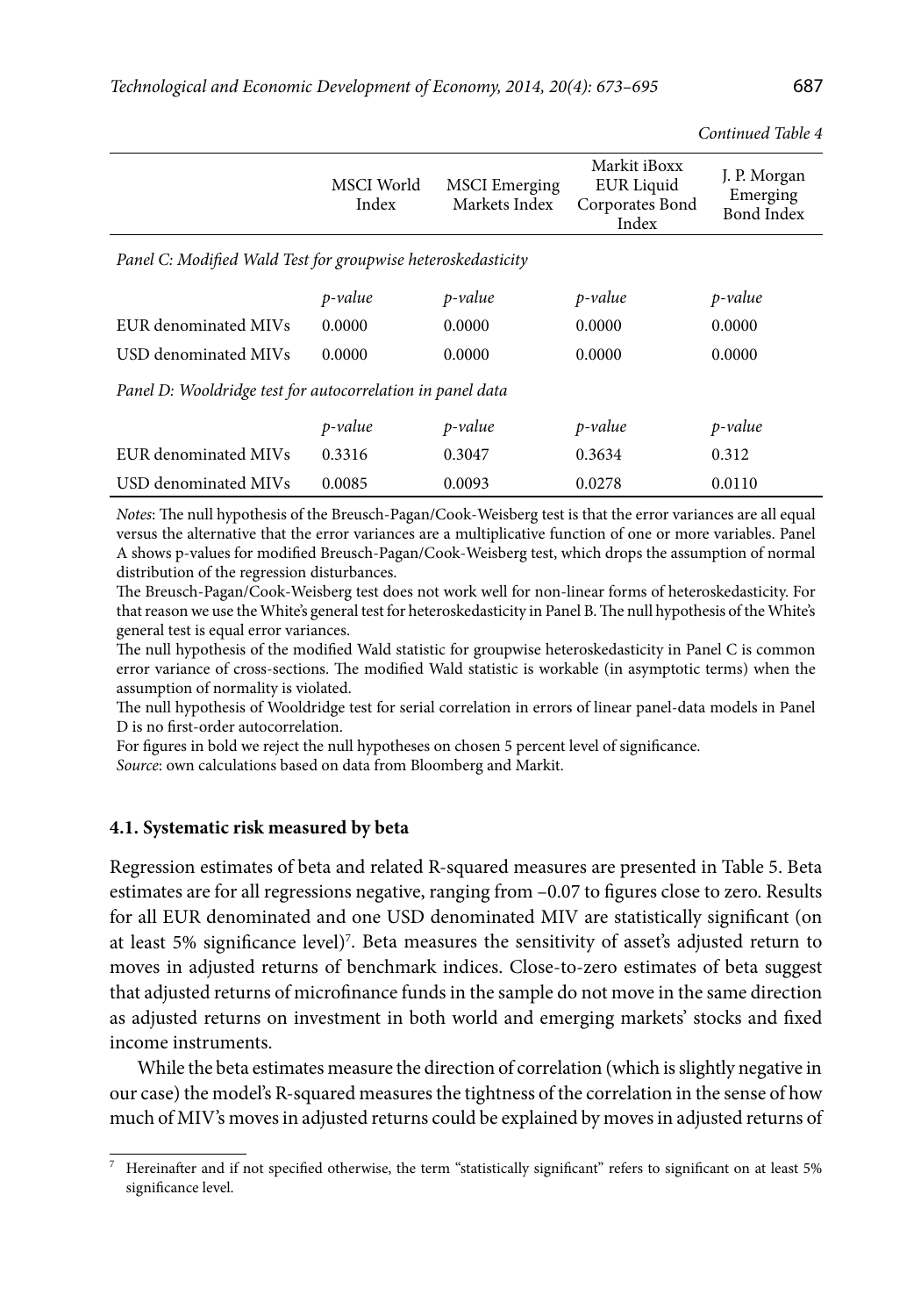benchmark indices. The explanatory power of the panel data models (measured by R-squared) is low, reaching less than 5%. The remaining share of variance in funds' adjusted returns is due to other aspects than is the trading sentiment on stock or bond markets. This, however, does not matter for drawn conclusion based significantly on the zero returns' sensitivity to benchmarks shown by beta. This translates in zero systematic (non-diversifiable) risk of microfinance funds. Therefore an addition of microfinance assets to already well-diversified portfolio (against the unsystematic risk) could reduce the systematic risk of the whole portfolio. The specific risk is perceived to be high as microfinance is not yet defined as a specific asset class. That's why there is a need for a portfolio that is already well diversified against the specific risk, to which we would add microfinance assets to lower the market exposure of the overall portfolio.

|                      | MSCI World Index                                 |       |       | MSCI Emerging Markets Index     |             |          |
|----------------------|--------------------------------------------------|-------|-------|---------------------------------|-------------|----------|
|                      | <b>Beta</b><br>$R$ -sq.                          |       |       | <b>Beta</b>                     |             | $R$ -sq. |
| EUR denominated MIVs | $-0.0200$                                        | $***$ | 4.29% | $-0.0145$                       | $***$       | 4.25%    |
| USD denominated MIVs | $-0.0145$<br>0.85%                               |       |       | $-0.0115$                       | ∗           | 1.25%    |
|                      | Markit iBoxx EUR Liquid<br>Corporates Bond Index |       |       | J.P. Morgan Emerging Bond Index |             |          |
|                      | <b>Beta</b><br><b>Beta</b>                       |       |       |                                 | <b>Beta</b> |          |
| EUR denominated MIVs | $**$<br>3.09%<br>$-0.0691$                       |       |       | $-0.0343$                       | $***$       | 3.43%    |
| USD denominated MIVs | $-0.1092$                                        | $***$ | 3.85% | $-0.0338$                       | $\star$     | 1.28%    |

Table 5. Portfolio betas and r-squared

*Notes*: Equation (1) is estimated using panel-corrected standard errors (PCSEs).

For each index there are estimates of the beta coefficient in the first column, \*/\*\*/\*\*\* in the second column denote significance at 10%, 5% and 1% level. R-squared results are in the third column for each market benchmark.

*Source*: own calculations based on data from Bloomberg and Markit.

Our results in Table 5 show that significant beta estimates are for regressions against all indices slightly negative but close to zero. We may therefore accept our first hypothesis that "returns on investment in microfinance investment funds are not positively correlated (in terms of portfolio beta) with returns on a market portfolio" (proxied by four chosen indices). However, the analysis of microfinance funds denominated in the U.S. dollar did not yield so statistically significant beta estimates. Therefore, drawn conclusions from the analysis of systematic risk are specific primarily to Euro denominated funds. Our results suggest an independence (or slightly negative dependence) of microfinance funds' returns on the performance of global and emerging stock and bond markets. Zero systematic risk of microfinance assets could therefore positively contribute to a better diversification of broader portfolios against the impact of the investment sentiment on global markets.

Although an indirect investment in microfinance through structured investment vehicles is surely less risky than exposure to one or few MFIs (due to diversification of funds' managers, indirect exposure to foreign exchange rate risk as well as higher liquidity of investment assured by redemption rights), such investment still brings along specific risk connected to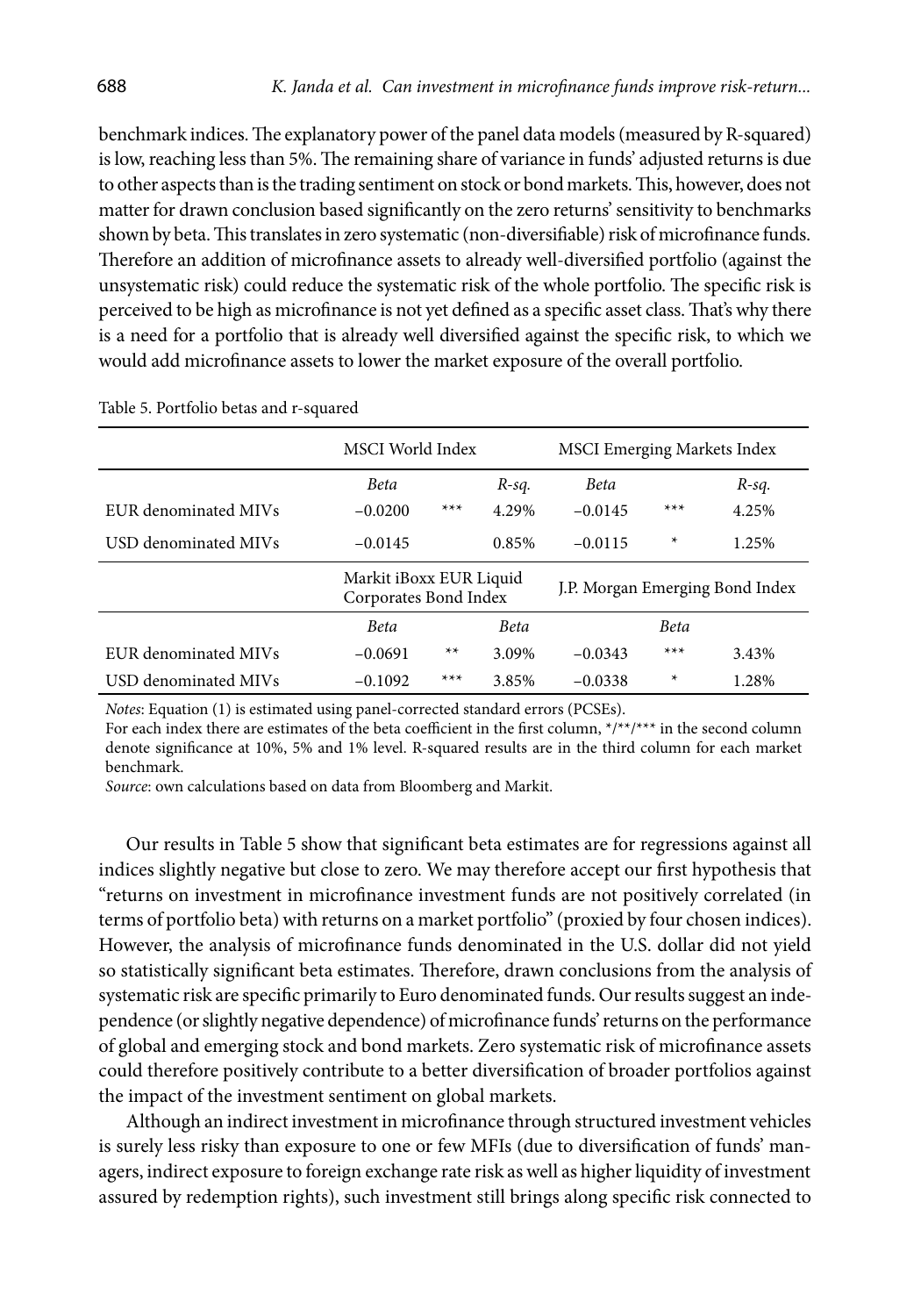funds' underlying assets, which may imperil MFIs' ability to generate profit or to respond to their obligations on loans repayment. The liquidity issue remains to be important because of a given time notice that needs to be respected when redemption rights are exercised. Some funds, therefore, suggest that the investment in funds' shares should be viewed as a medium to long-term investment. Bearing in mind the still rather high specific risk of microfinance investment, an inclusion of microfinance assets intended to lower portfolio's overall market exposure is desirable when the current portfolio is already well diversified against the unsystematic risk. The diversification effect of investment in microfinance also contributes to overall higher financial stability (Gersl, Hermanek 2008; Jakubik, Teply 2011).

## **4.2. Performance measured by alpha**

The regression estimates for the Jensen's alpha measure are shown in Table 6. Significant estimates reveal that over the given time span microfinance funds outperformed benchmark indices by between 22 to 31 basis points (in terms of monthly returns). There is virtually no difference across models taking into account different benchmarks. On the other hand, U.S. dollar MIVs seems to be more efficient in terms of alpha, i.e. added return over the theoretical expected return compensating an investor for the systematic risk. Hereinafter and if not specified otherwise, the term "added return" (measured by the Jensen's alpha) refers to added return over the theoretical expected return implied by the CAPM that compensate an investor for the systematic risk measured by beta. The economic meaning of this term is different from above defined "adjusted returns", which relate to monthly returns of microfinance investment funds or benchmark indices adjusted for the respective risk-free rate.

|                      | MSCI World<br>Index |       | <b>MSCI</b><br>Emerging<br>Markets<br>Index | Markit iBoxx<br><b>EUR Liquid</b><br>Corporates<br>Bond Index |       |       | J. P. Morgan<br><b>Emerging Bond</b><br>Index |       |
|----------------------|---------------------|-------|---------------------------------------------|---------------------------------------------------------------|-------|-------|-----------------------------------------------|-------|
|                      | Alpha               |       | Alpha                                       |                                                               | Alpha |       | Alpha                                         |       |
| EUR denominated MIVs | 0.22%               | $***$ | 0.23%                                       | $***$                                                         | 0.24% | $***$ | 0.25%                                         | $***$ |
| USD denominated MIVs | 0.28%               | $***$ | 0.29%                                       | $***$                                                         | 0.30% | $***$ | 0.31%                                         | $***$ |

Table 6. Jensen's alphas

*Notes*: Equation (1) is estimated using panel-corrected standard errors (PCSEs).

Jensen's alpha estimates are expressed in percentage revealing the added monthly return of microfinance funds compared to its theoretical expected return implied by the CAPM that compensate an investor for the systematic risk measured by beta. Levels of significance are for each index in the second column - \*/\*\*/\*\*\* denote significance at 10%, 5% and 1% level.

*Source*: own calculations based on data from Bloomberg and Markit.

The results in Table 6 show that estimates were in average significant for both Euro and the U.S. dollar denominated funds, with USD funds that reached on average higher added returns in terms of Jensen's alpha compared to their currency concurrent. This suggests that an investor that includes shares of microfinance investment funds in his portfolio does not pay (in terms of opportunity costs) for his decision to invest in socially responsible assets.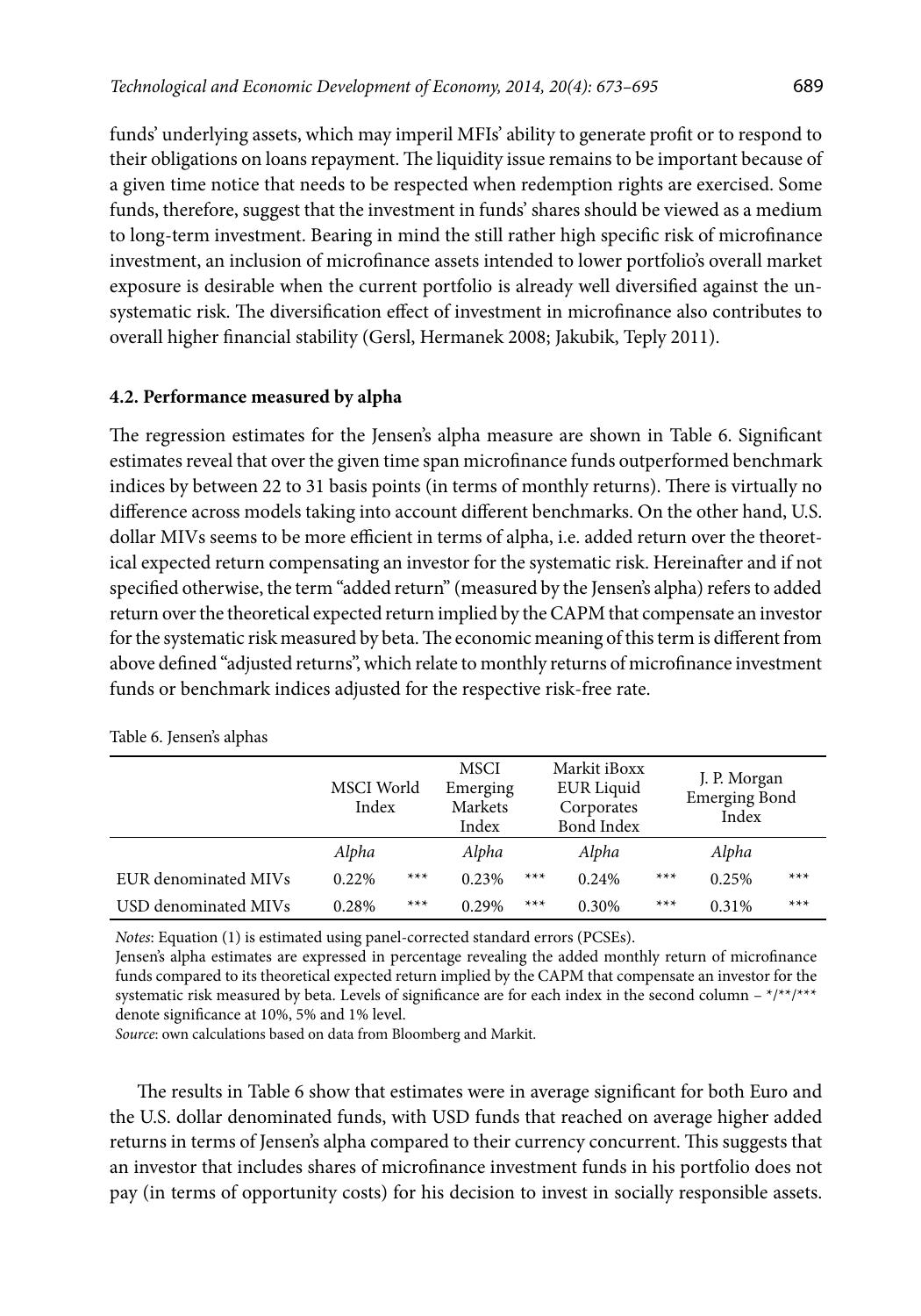As a consequence, we may confirm our second hypothesis that "returns on investment in microfinance investment funds exceed the expected returns on a market portfolio predicted by the capital asset pricing model". The latter together with reported near-to-zero beta estimates as a proxy for the systematic risk are perceived to be the main advantages of an inclusion of microfinance assets in a portfolio compared to pure stock or bond portfolios.

The robustness of these results is confirmed by mean-variance spanning test of diversification potential of investments in MIVs, which is presented in the following section. This test will show that inclusion of MIVs indeed improves the risk-return characteristics of the portfolio.

## **5. Mean-variance spanning test**

As a final step of our analysis we performed a mean-variance spanning test in order to assess whether adding microfinance to a benchmark portfolio allows investors to reach a mean-variance efficient portfolio with a higher mean and a lower variance (Galema *et al.* 2011). We run pooled panel regression specified in Equation (2)8 . Associated p-values to the test statistics under the joint restriction that  $\alpha_i = 0$  and  $\beta_i = 0$  corresponding to the null hypothesis of the spanning test (as expressed in equation 3) $^{\circ}$  that the minimum-variance frontier formed by a larger subset of assets including a microfinance fund is spanned by the benchmark index are presented in Table 7. We reject the null hypothesis suggesting that additional diversification of a market portfolio as proxied by four global and emerging market indices by microfinance investment funds may improve the risk-return characteristics of the portfolio.

|                      | MSCI World<br>Index | <b>MSCI</b> Emerging<br>Markets Index | Markit iBoxx<br>EUR Liquid<br>Corporates<br>Bond Index | J.P. Morgan<br><b>Emerging Bond</b><br>Index |
|----------------------|---------------------|---------------------------------------|--------------------------------------------------------|----------------------------------------------|
|                      | $p$ -value          | $p$ -value                            | $p$ -value                                             | p-value                                      |
| EUR denominated MIVs | 0.0000              | 0.0000                                | 0.0000                                                 | 0.0000                                       |
| USD denominated MIVs | 0.0000              | 0.0000                                | 0.0000                                                 | 0.0000                                       |

Table 7. Mean-variance Spanning test for MIVs over benchmark indices

*Notes*: The table presents mean-variance spanning tests for EUR and USD denominated microfinance investment funds over four benchmark indices. The null hypothesis of spanning test is expressed as follows *H*<sub>0</sub>:  $\alpha$ <sub>*i*</sub> = 0 and  $\beta$ <sub>*i*</sub> = 1, where  $\alpha$ <sub>*i*</sub> and  $\beta$ <sub>*i*</sub> are regression coefficient estimated in Equation (2). The test statistics have  $\chi^2$  distribution with 2 degrees of freedom and related p-values are reported in this table. Equation (2) is estimated using panel-corrected standard errors (PCSEs).

For figures in bold we reject on chosen 5 percent level of significance the null hypothesis that the mean-variance frontier of a combination of microfinance investment fund *i* and a benchmark index is spanned by the mean-variance frontier of the benchmark index.

*Source*: own calculations based on data from Bloomberg and Markit.

<sup>8</sup> We approach the estimation of Equation (2) in the same way as in case of Equation (1) as specified in Section 5. using panel-corrected standard errors (PCSEs) estimates for linear cross-sectional time-series models where the parameters are estimated by Prais-Winsten regression. In line with estimation of Equation (1) we further assume first-order autocorrelation within panels and that the coefficient of the AR (1) process is specific to each panel. We use the Stata command: "xtpcse dependent\_variable independent\_variables, correlation (psar1) pairwise".

<sup>9</sup> The null hypothesis of the spanning test was tested using the "test (\_cons=0) (independent\_variable=1)" Stata command.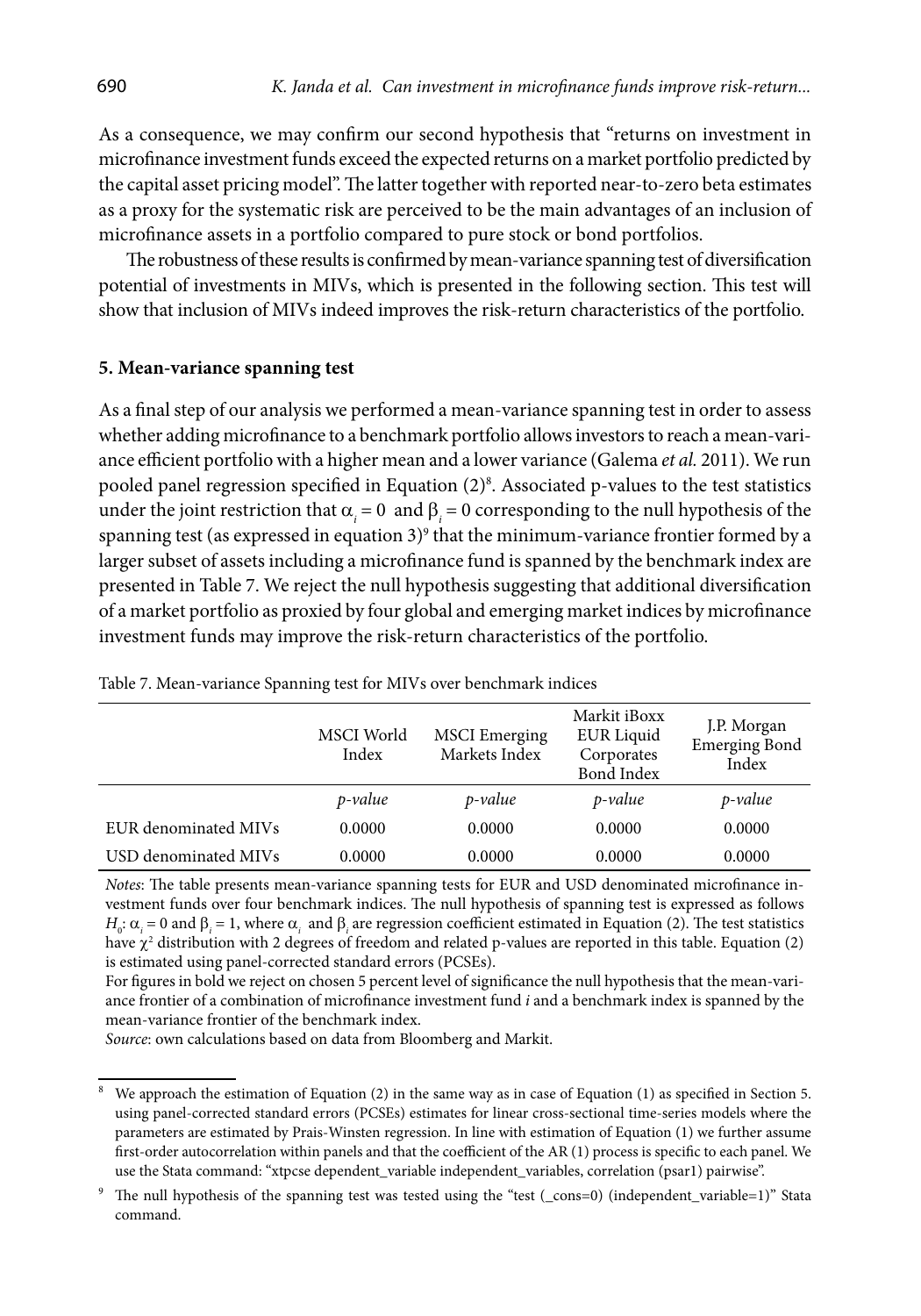## **Conclusions**

The aim of this study was to confirm or reject two hypotheses related to the risk profile and return qualities of specialized investment funds that invest in debt instruments and equity of microfinance institutions. We did not reject our first hypothesis that "returns on investment in microfinance investment funds are not positively correlated (in terms of portfolio beta) with returns on a market portfolio". We also did not reject our second hypothesis that "returns on investment in microfinance investment funds exceed the expected returns on a market portfolio predicted by the capital asset pricing model".

Previous research on the performance of microfinance has examined the profitability of microfinance institutions and its dependence on the performance of global financial markets or national economies. All previous studies treated directly the microfinance institutions and revealed that in average the profitability of MFIs is not correlated with the performance of global financial markets, but may be susceptible to the growth of domestic economies. The objective of our study was to examine the risk-return profile of specialized microfinance investment funds investing in debt or equity of microfinance institutions and acting as financial intermediaries between the final investor and MFIs. There are two important advantages connected to the approach of evaluation of investment funds rather than MFIs. First is the availability of monthly data and the second is the focus on the actual investors' returns (in terms of the change in net asset values per share). On the other hand, we identify several limitations of our results. Microfinance funds are rather a recent phenomenon and before 2006 (i.e. the start of our examination period) there were only a few active commercial funds. For this reason we may not examine longer time series to be able to capture the effect of the business cycle development.

Likewise, the chosen approach focuses on quite a different group of MFIs. While previous studies took into account financial indicators available for as much MFIs as possible from all over the world (MFIs reporting to MIX Market database), our analysis may have targeted at the end only the most successful and commercially viable MFIs. The reason behind is the selection process of funds' asset managers who seek to invest in suitable (i.e. successful and sustainable) MFIs, which might be concentrated only in certain world regions.

We may conclude that given the supply-demand gap in the sector of small business loans in developing and transition economies, the prospective of future growth in the sector is realistic if necessary funding is available for expanding microfinance institutions. Our study based both on CAPM beta, Jensen's alpha and mean-variance spanning tests showed that microfinance assets may be perceived as a good systematic risk diversification tool, which generates adequate risk-adjusted returns and may therefore be attractive to investors from developed markets. Furthermore, a global trend goes towards a greater emphasis of socially responsible investment and microfinance as part of it may be able to profit from this growing tendency. As a consequence, we may hope for further expansion of MFIs' activities and better development of regions where they act.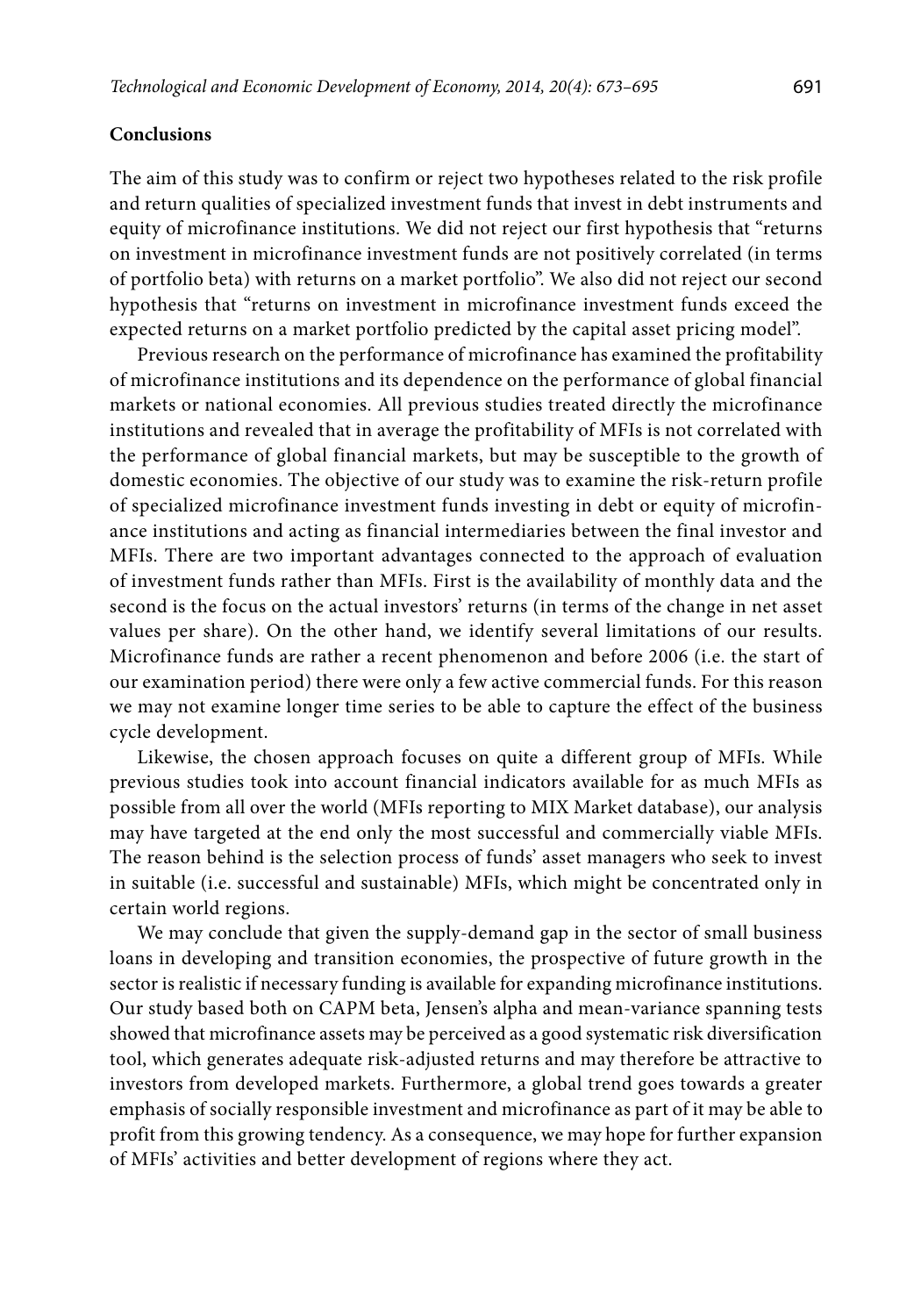## **Acknowlegements**

The work on this paper was supported by the Czech Science Foundation (grants 403/10/1235 and 402/11/0948) and by institutional support VSE IP100040. Karel Janda acknowledges research support provided during his long-term visits at University of California, Berkeley and Australian National University. We thank the editor and anonymous reviewers for their valuable comments on earlier versions of this article. The views expressed here are those of the authors and not necessarily those of our institutions. All remaining errors are solely our responsibility.

## **References**

- Alas, R.; Papalexandris, N.; Niglas, K.; Galanaki, E. 2011. Managerial values and employee commitment in a cultural context, *Transformations in Business* & *Economics* 10(2): 42–59.
- Ahlin, C.; Lin, J.; Maio, M. 2011. Where does microfinance flourish? Microfinance institution performance in macroeconomic context, *Journal of Development Economics* 95(2): 105–120. <http://dx.doi.org/10.1016/j.jdeveco.2010.04.004>
- Armendáriz de Aghion, B.; Morduch, J. 2005. *The economics of microfinance*. Cambridge, MA: MIT Press.
- Association of the Luxembourg Fund Industry. 2010*. Luxembourg regulated investment vehicles: an overview of the regulatory requirements.* [online], [cited 15 October 2010]. Available from Internet: [http://www.alfi.lu/sites/alfi.lu/files/WEB\\_Investment\\_Vehicles\\_2010.pdf](http://www.alfi.lu/sites/alfi.lu/files/WEB_Investment_Vehicles_2010.pdf)
- Bauer, M.; Chytilova, J. 2010. The impact of education on subjective discount rate in Ugandan villages, *Economic Development and Cultural Change* 58(4): 643–669.<http://dx.doi.org/10.1086/652475>
- Bauer, M.; Chytilova, J.; Morduch, J. 2012. Behavioral foundations of microcredit: experimental and survey evidence from rural India, *American Economic Review* 102(2): 1118–1139. <http://dx.doi.org/10.1257/aer.102.2.1118>
- Beck, N. 2008. Time-series cross-section methods, in J. M. Box-Steffensmeier, H. E. Brady, D. Collier (Eds.). *The Oxford handbook of political methodology*. Oxford: Oxford University Press. <http://dx.doi.org/10.1093/oxfordhb/9780199286546.003.0020>
- Beck, N.; Katz, J. N. 1995. What to do (and not to do) with time-series cross-section data, *American Political Science Review* 89: 634–47. <http://dx.doi.org/10.2307/2082979>
- Brauers, W. K. M.; Zavadskas, E. K. 2011. Multimoora optimization used to decide on a bank loan to buy property, *Technological and Economic Development of Economy* 17(1): 174–188. <http://dx.doi.org/10.3846/13928619.2011.560632>
- Brown, S. J.; Goetzmann, W.; Ibbotson, R. G.; Ross, S. A. 1992. Survivorship bias in performance studies, *The Review of Financial Studies* 5(4): 553–580. <http://dx.doi.org/10.1093/rfs/5.4.553>
- Cassar, A.; Wydick, B. 2010. Does social capital matter? Evidence from a five-country group lending experiment, *Oxford Economic Papers* 62(4): 715–739. <http://dx.doi.org/10.1093/oep/gpq010>
- Christen, R. P.; Drake, D. 2002. Commercialization: the new reality of microfinance?, in D. Drake, E. Rhyne (Eds.). *The Commercialization of microfinance: balancing business and development*. Bloomfield, CT: Kumarian Press.
- Cull, R.; Demirguc-Kunt, A.; Morduch, J. 2009. Microfinance meets the market, *Journal of Economic Perspectives* 23(1): 167–92.<http://dx.doi.org/10.1093/oep/gpq010>
- Dalan, G. R. E.; Srnec, K. 2010. the scenario of microfinance in Latin America. Against the international financial crisis, *Agricultural Economics* 56(12): 583–590.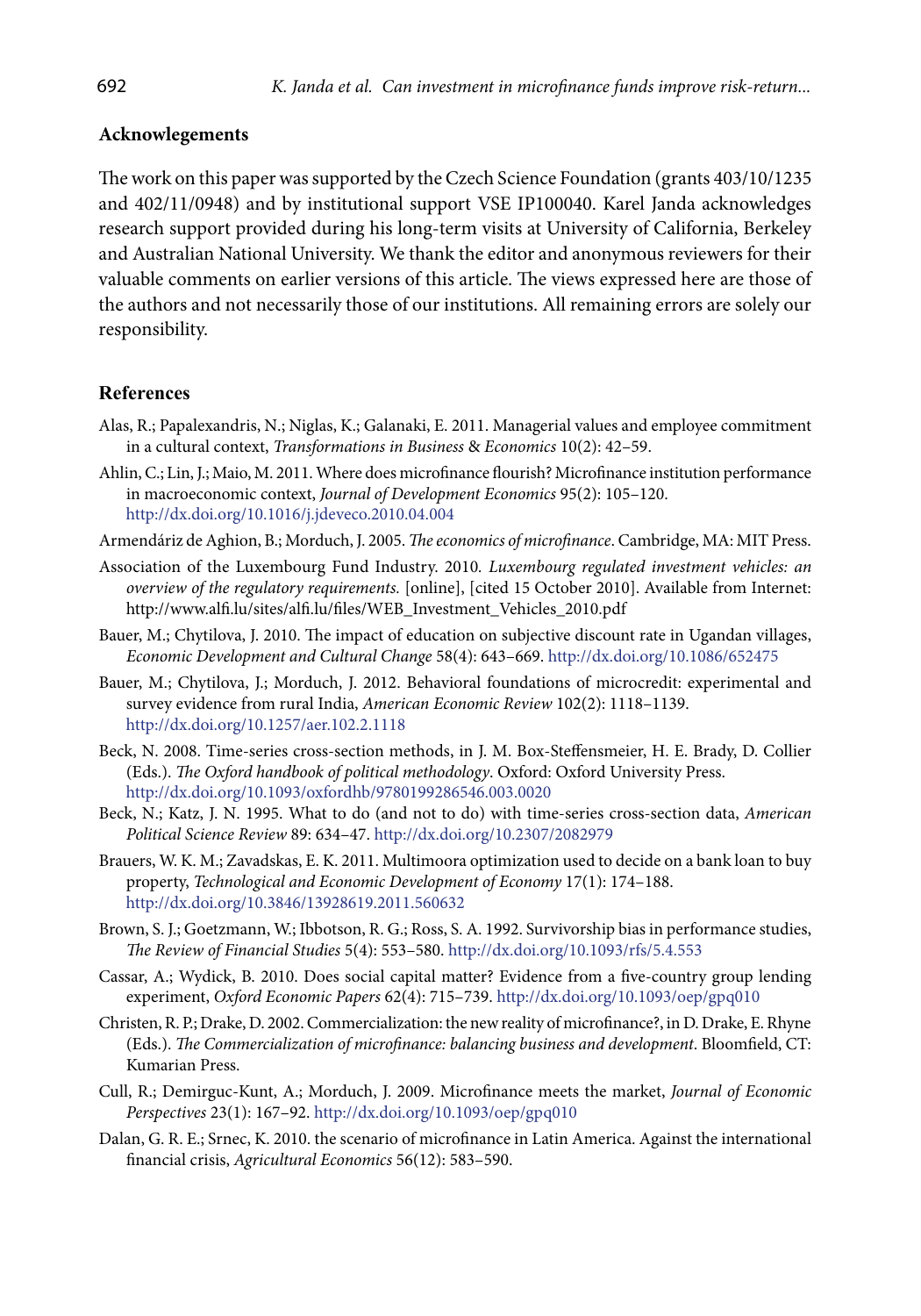- Debski, W.; Swiderski, B. 2011. Change in the allocation structure of personal savings invested in financial assets in Poland, 2003–2009, *Transformations in Business* & *Economics* 10(1): 81–97.
- DeRoon, F. A.; Nijman, T. E. 2001. Testing for mean-variance spanning: a survey, *Journal of Empirical Finance* (8): 111–155. [http://dx.doi.org/10.1016/S0927-5398\(01\)00022-6](http://dx.doi.org/10.1016/S0927-5398(01)00022-6)
- Ferson, W. E.; Schadt, R. W. 1996. Measuring fund strategy and performance in changing economic conditions, *The Journal of Finance* 51(2): 425–461.<http://dx.doi.org/10.1111/j.1540-6261.1996.tb02690.x>
- Forster, S.; Reille, X. 2008. *Foreign capital investment in microfinance: balancing social and financial returns*  [online], [cited 15 October 2010]. Focus Note No. 44, February 2008, CGAP, Washington. Available from Internet: <http://www.cgap.org/p/site/c/template.rc/1.9.2584>
- Galema, R.; Lensink, R.; Spierdijk, L. 2011. International diversification and microfinance, *Journal of International Money and Finance* 30(3): 507–515. <http://dx.doi.org/10.1016/j.jimonfin.2011.01.009>
- Gersl, A.; Hermanek, J. 2008. Indicators of financial system stability: towards an aggregate financial stability indicator?, *Prague Economic Papers* 17(2): 127–142.
- Gersl, A.; Jakubik, P. 2011. Relationship lending in emerging markets: evidence from the Czech Republic, *Comparative Economic Studies* 53(4): 575–596. <http://dx.doi.org/10.1057/ces.2011.12>
- Gonzalez, A. 2007. *Resilience of microfinance institutions to national macroeconomic events: an econometric analysis of MFI asset quality* [online], [cited 15 October 2010]. MIX Discussion Paper No. 1, Microfinance Information Exchange, Inc., Washington. Available from Internet: [http://mpra.ub.uni](http://mpra.ub.uni-muenchen.de/4317)[muenchen.de/4317](http://mpra.ub.uni-muenchen.de/4317)
- Goodman, P. 2007. Microfinance investment funds: objectives, players, potential, in I. Matthäus-Maier, J. D. von Pischke (Eds.). *Microfinance investment funds: leveraging private capital for economic growth and poverty reduction.* Berlin/Heidelberg/New York: Springer.
- Giné, X.; Jakiela, P.; Karlan, D.; Morduch, J. 2010. Microfinance games, *[American Economic Journal:](http://ideas.repec.org/s/aea/aejapp.html) [Applied Economics](http://ideas.repec.org/s/aea/aejapp.html)* 2(3): 60–95.
- Giné, X.; Karlan, D. 2009. *Group versus individual liability: long term evidence from Philippine microcredit lending groups* [online], [cited 15 October 2010]. Economics Department Working Paper No. 61, Yale University, New Haven, CT. Available from Internet: [http://www.econ.yale.edu/ddp/ddp50/](http://www.econ.yale.edu/ddp/ddp50/ddp0061.pdf) [ddp0061.pdf](http://www.econ.yale.edu/ddp/ddp50/ddp0061.pdf)
- Havranek, T.; Irsova, Z. 2010. Measuring bank efficiency: a meta-regression analysis, *Prague Economic Papers* 19(4): 307–328.
- Huberman, G.; Kandel, S. 1987. Mean-variance spanning, *The Journal of Finance* 42(4): 873–888. <http://dx.doi.org/10.1111/j.1540-6261.1987.tb03917.x>
- Jakubik, P.; Teply, P. 2011. The JT index as an indicator of financial stability of corporate sector, *Prague Economic Papers* 20(2): 157–176.
- Janda, K. 2011. Inefficient credit rationing and public support of commercial credit provision, *Journal of Institutional and Theoretical Economics* 167(2): 371–391.<http://dx.doi.org/10.1628/093245611796590021>
- Janda, K. 2009. Bankruptcies with soft budget constraint, *Manchester School* 77(4): 430–460. <http://dx.doi.org/10.1111/j.1467-9957.2009.02106.x>
- Janda, K. 2006. Analysis of the budgetary costs of the supporting and guarantee agricultural and forestry fund, *Czech Journal of Economics and Finance* 56(9–10): 416–434.
- Janda, K. 2005. The comparison of credit subsidies and guarantees in transition and post-transition economies, *Journal of Economics – Ekonomicky Casopis* 53(4): 383–398.
- Janda, K.; Michalikova, E.; Potacelova, V. 2010a. Gravity and fiscal models of government support of export credit in the Czech Republic [Gravitacni a fiskalni modely statni podpory exportnich uveru v Ceske republice], *Politicka Ekonomie* 58(3): 305–325.
- Janda, K.; Mikolasek, J. 2011. Success in economic transformation of the Czech beer industry and its social costs and benefits, *Transformations in Business* & *Economics* 10(3): 117–137.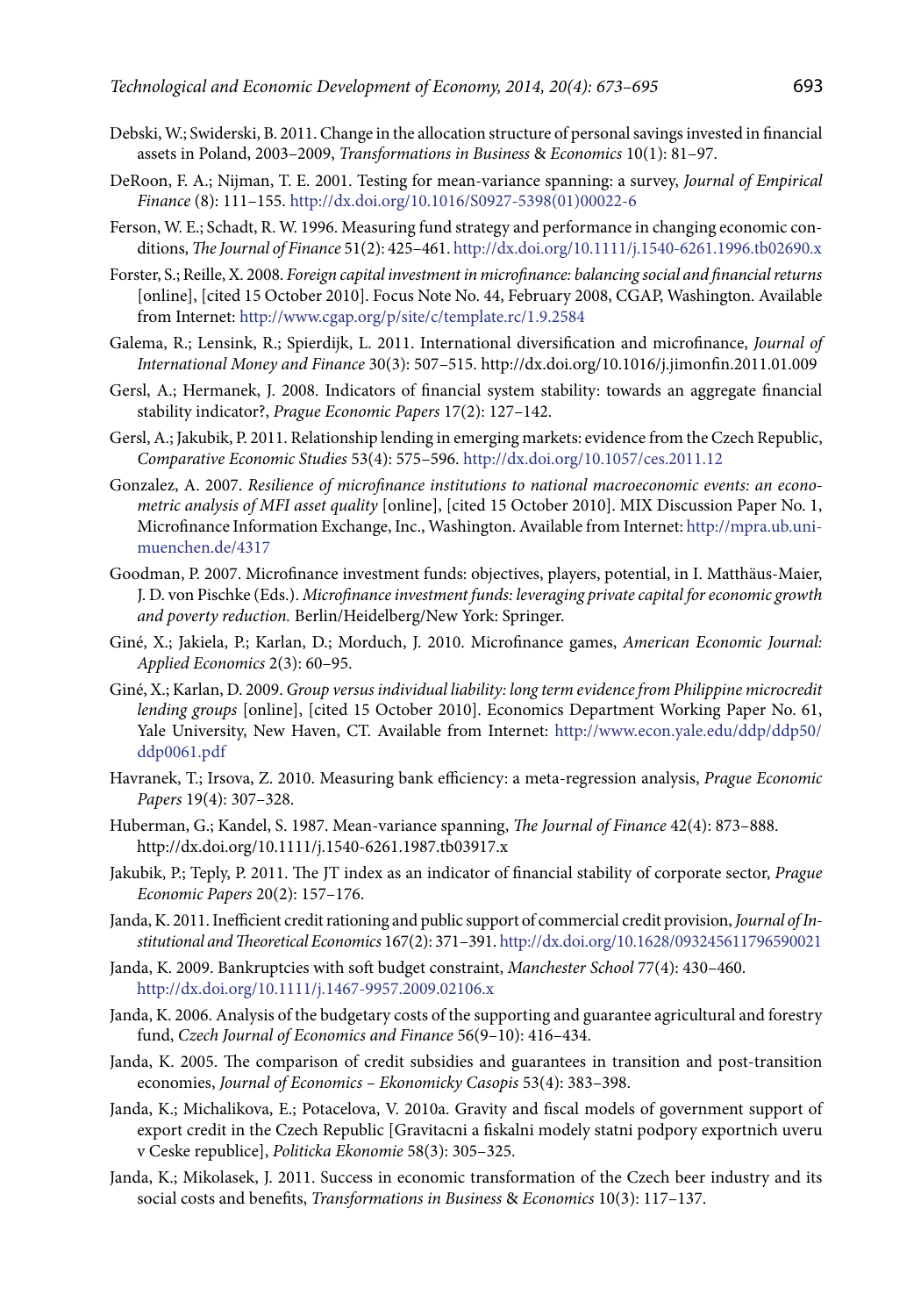- Janda, K.; Mikolasek, J.; Netuka, M. 2010b. Complete almost ideal demand system approach to Czech alcohol demand, *Agricultural Economics – Czech* 56(9): 421–434.
- Janda, K.; Svárovská, B. 2010. Investing into microfinance, *Journal of Business Economics and Management* 11(3): 483–510.<http://dx.doi.org/10.3846/jbem.2010.24>
- Kan, R.; Zhou, G. 2012. Tests of mean-variance spanning, *Annals of Economics and Finance* 13(1):145–193.
- Kneiding, C.; Reille, X.; Rozas, D.; Rozeira de Mariz, F.; O'Donohoe, N. 2010. *All eyes on microfinance asset quality: microfinance global valuation survey 2010* [online], [cited 15 October 2010]. CGAP and J. P. Morgan. Available from Internet: [http://www.jpmorgan.com/cm/cs?pagename=JPM/](http://www.jpmorgan.com/cm/cs?pagename=JPM/DirectDoc&urlname=MFI_Research_2010.pdf) [DirectDoc&urlname=MFI\\_Research\\_2010.pdf](http://www.jpmorgan.com/cm/cs?pagename=JPM/DirectDoc&urlname=MFI_Research_2010.pdf)
- Koivulehto, H. K. 2007. *Should we invest in microcredit? A financial analysis of microcredit from a USD-investor's perspective* [online], [cited 15 October 2010]. Paris, December, 2007, Finance International Meeting AFFI-EUROFIDAI Paper. Available from Internet:<http://ssrn.com/abstract=1071668>
- Krauss, N. A.; Walter, I. 2009. Can microfinance reduce portfolio volatility?, *Economic Development and Cultural Change* 58(1): 85–110.<http://dx.doi.org/10.1086/605206>
- Ledgerwood, J.; White, V. 2006. *Transforming microfinance institutions: providing full financial services to the poor.* Washington: The World Bank and The MicroFinance Network. <http://dx.doi.org/10.1596/978-0-8213-6615-8>
- Lee, C.; Chen, M.; Li, C.; Chang, C. 2011. Determinants of ADR Returns before and after domestic stock seasoned equity offerings: evidence from Asian and Latin American emerging markets, *Journal of Business Economics and Management* 12(2): 248–277.<http://dx.doi.org/10.3846/16111699.2011.573264>
- Lintner, J. 1965. The valuation of risk assets and the selection of risky investments in stock portfolios and capital budgets, *The Review of Economics and Statistics* 47(1): 13–37.<http://dx.doi.org/10.2307/1924119>
- McCluskey, J. J.; Rausser, G. 2003. Stigmatized asset value: is it temporary or long-term?, *Review of Economics and Statistics* 85(2): 276–85. <http://dx.doi.org/10.1162/003465303765299800>
- MicroRate 2010. *State of microfinance investment: the MicroRate 2010 MIV survey.* MicroRate, Inc., Virginia [online], [cited 15 October 2010]. Available from Internet: [http://microrate.com/wp-content/](http://microrate.com/wp-content/uploads/2010/08/MicroRate-2010-MIV-Survey-Report-5th-Annual.pdf) [uploads/2010/08/MicroRate-2010-MIV-Survey-Report-5th-Annual.pdf](http://microrate.com/wp-content/uploads/2010/08/MicroRate-2010-MIV-Survey-Report-5th-Annual.pdf)
- Rutkauskas, A. V.; Stasytyte, V. 2011. Optimal portfolio search using efficient surface and three-dimensional utility function, *Technological and Economic Development of Economy* 17(2): 291–312. <http://dx.doi.org/10.3846/20294913.2011.580589>
- Sharpe, W. F. 1964. Capital asset prices: a theory of market equilibrium under conditions of risk, *Journal of Finance* 19(3): 425–442. <http://dx.doi.org/10.2307/2977928>
- Srnec, K.; Svitakova, J.; Vyborna, M.; Burian, P. 2011. Microfinance as a suitable instrument of European and Czech development cooperation, *Agricultural Economics – Czech* 57(11): 529–533.
- Svárovská, B. 2009. *Investment opportunities in microfinance and their attractiveness for global market players.* Thesis with distinction from the Dean of the Faculty of Social Sciences, Charles University, Prague.
- Zavadskas, E. K.; Turskis, Z. 2011. Multiple criteria decision making (MCDM) methods in economics: an overview, *Technological and Economic Development of Economy* 17(2): 397–427. <http://dx.doi.org/10.3846/20294913.2011.593291>

**Karel JANDA** is a Professor of Finance at the Department of Banking and Insurance, Faculty of Finance and Accounting, University of Economics, Prague and a holder of RWE Group chair in Economics at Institute of Economic Studies, Faculty of Social Sciences, Charles University in Prague. He is an Affiliate Fellow at CERGE-EI, a joint workplace of Charles University in Prague and the Economics Institute of the Academy of Sciences of the Czech Republic. His main research areas are applied microeconomics and natural resource economics with application to international trade, banking and economic development.